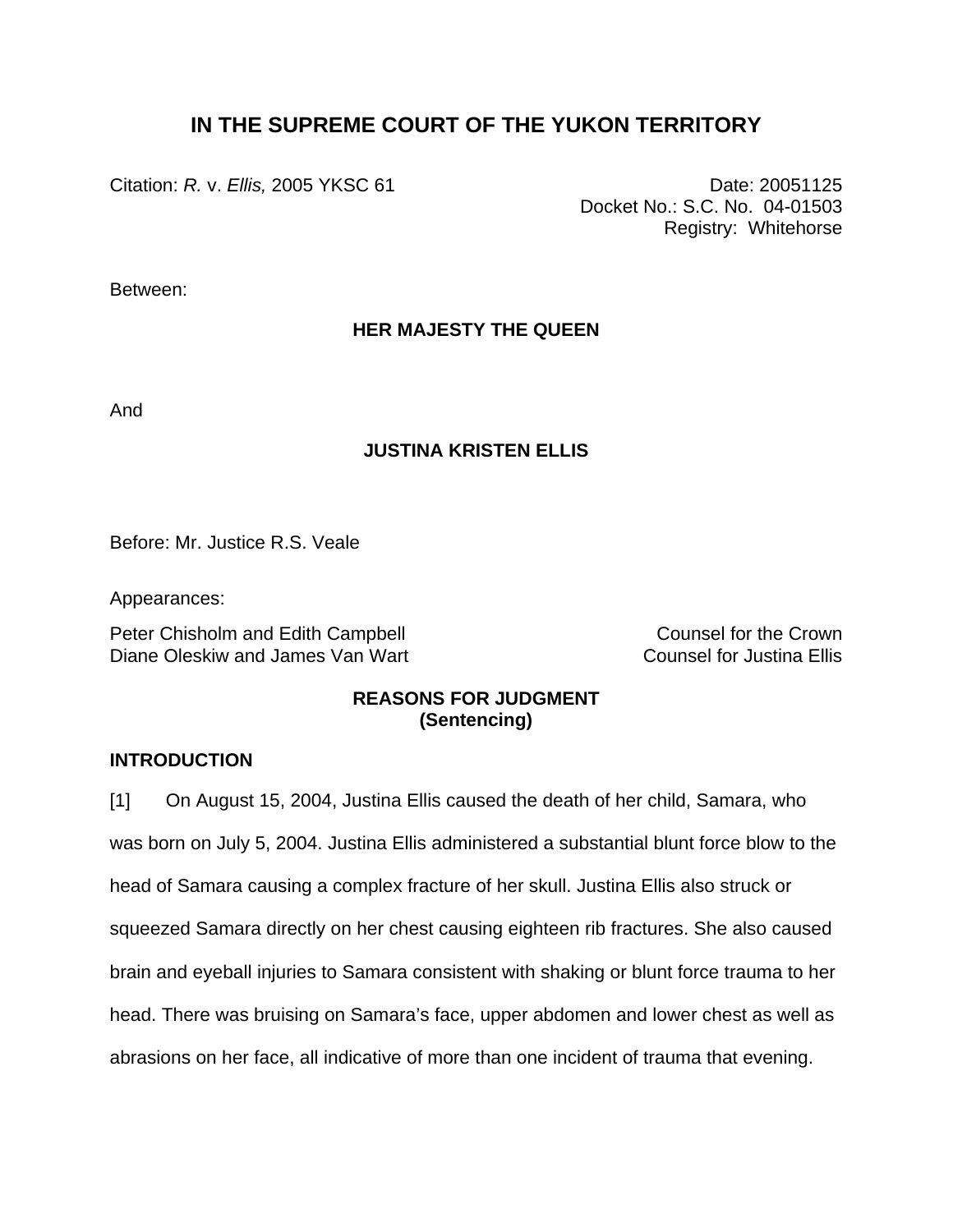Justina Ellis was convicted in 1998 of assault causing bodily harm on her first child who is now in the care of grandparents.

[2] Justina Ellis has a chronological age of twenty-three years. As of September 12, 2005, she has been diagnosed as having Fetal Alcohol Syndrome, partial (FAS). She also suffers from Borderline Personality Disorder (BPD). She is addicted to alcohol and cocaine. Compounding this tragedy is the fact that the Yukon does not yet have the comprehensive residential treatment program that Justina Ellis requires.

[3] Ms. Ellis was charged with second-degree murder but has pled guilty to manslaughter. The Crown seeks what is effectively a seven-and-one-half-year penitentiary sentence. This would result in a five-year penitentiary sentence after crediting two and one half years of pre-sentence custody. Counsel for Ms. Ellis seeks a two-year penitentiary term with three years probation.

### **THE FACTS**

[4] I would normally summarize the lengthy Agreed Statement of Facts filed by Crown and defence counsel. However, in this case, it must be recited in complete detail as it reveals the "time bomb" that Justina Ellis poses, even for the community of professional care workers and family that cared for the well-being of both Samara and Justina Ellis.

[5] Before reciting the Agreed Statement of Facts, it is important to understand that Justina Ellis and her spouse, Tim Olson, appeared to be on their way to creating a healthy home environment for Justina's planned pregnancy. She and Tim had successfully completed a five-week addiction program at the St. Paul's Treatment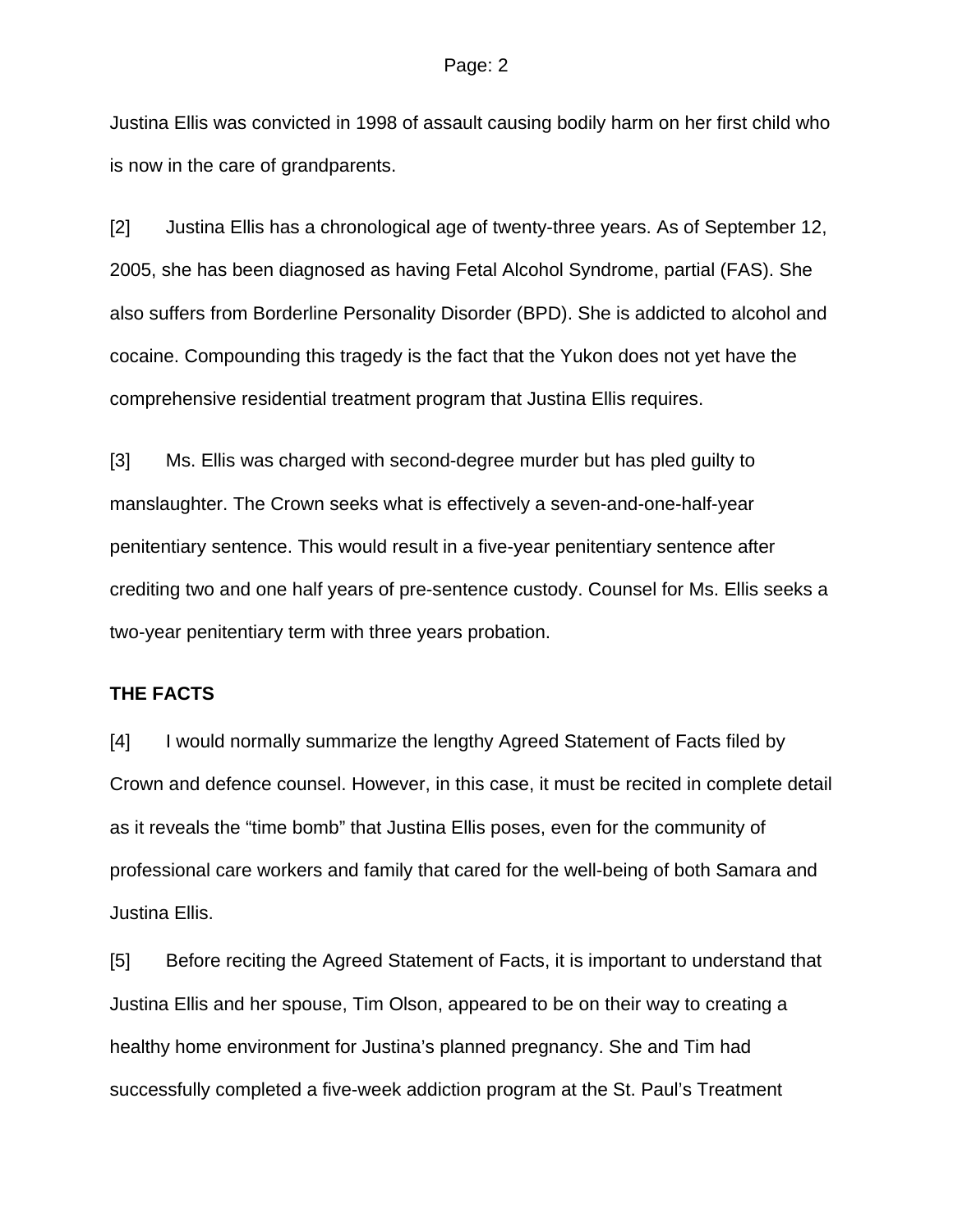Centre in Alberta in July and August, 2003. They formed a "Sobriety Circle" and they both attended Yukon College in Dawson City. Ms. Ellis was enrolled in Developmental Studies at Yukon College. She passed all her G.E.D. exams except writing and math.

#### **AGREED STATEMENT OF FACTS**

#### **The Initial Police Investigation**

- 1. On August 16, 2004, at approximately 1:55 a.m., the RCMP in Whitehorse received a 911 call from Justina Ellis ("Ms. Ellis") in Dawson City. Ms. Ellis reported that her seven-week-old daughter, Samara Olson ("Samara"), was missing. At approximately 2:00 a.m., Cst. Mitchell of the Dawson City RCMP attended Ms. Ellis' residence at  $1313 - 4$ <sup>th</sup> Avenue in response to the call. Cst. Mitchell spoke with Ms. Ellis, who was alone in the house. She reported that earlier that evening, she had gone to the Eldorado Hotel with Samara in a stroller. She said that she had left Samara outside the hotel and went inside to buy alcohol. She was inside for approximately 10 minutes and when she came back outside Samara was missing. She said that she last saw Samara around 1:00 a.m. and had been looking for her for about an hour before phoning 911.
- 2. Cst. Mitchell contacted Cam Sinclair of Family and Children Services who quickly became involved in the investigation. Ms. Ellis agreed to accompany Cam Sinclair and the police officers to the Eldorado Hotel to outline her movements in more detail and to provide the last known location of Samara. At the hotel, it became apparent that Ms. Ellis was not being truthful about how Samara went missing. While Ms. Ellis was being questioned at the Eldorado Hotel, an RCMP officer travelled out to R-22, a work camp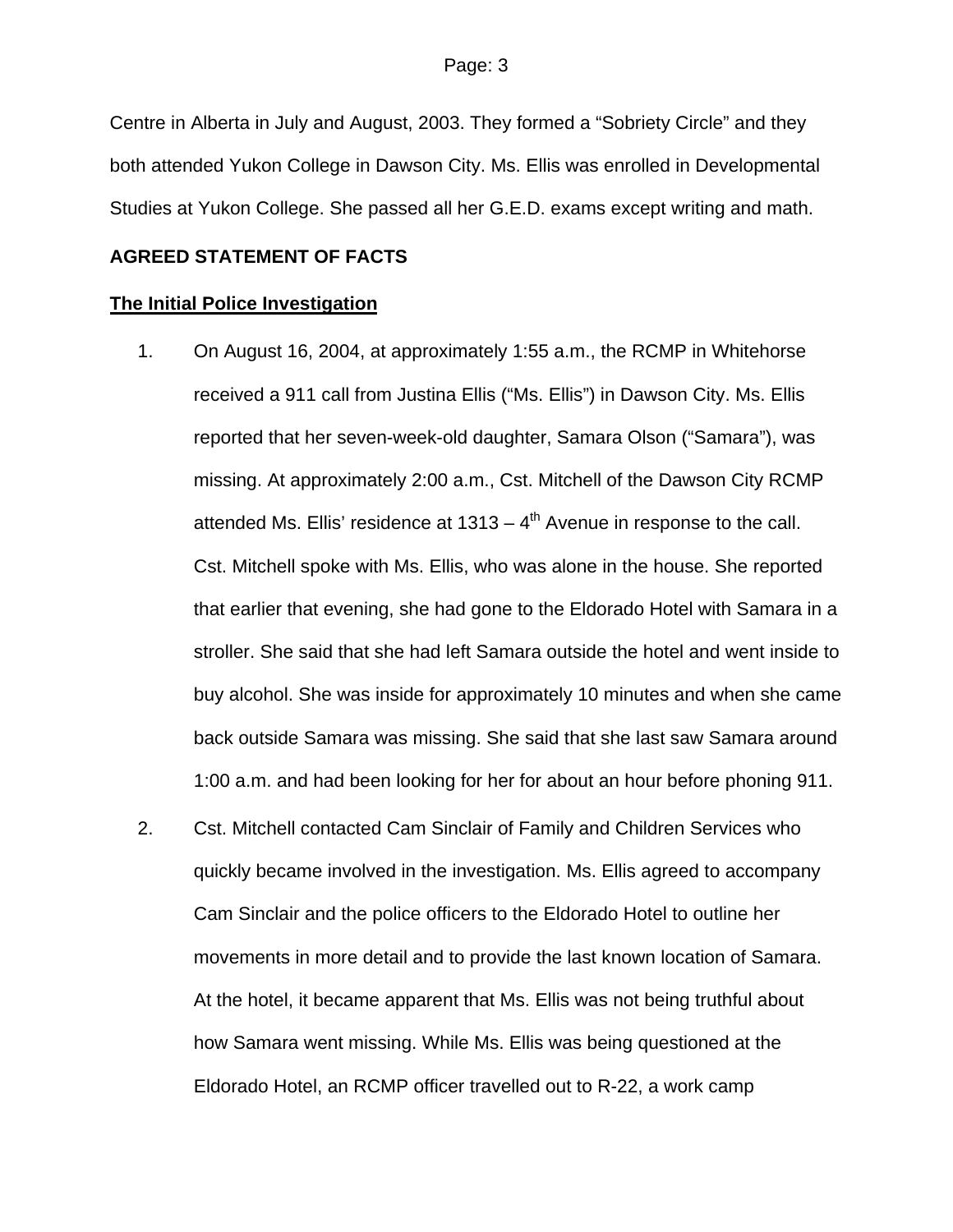approximately 50 kilometres outside Dawson, in order to locate Ms. Ellis' common-law partner, Tim Olson ("Mr. Olson"). At the hotel, while the police were inquiring about the whereabouts of Samara, Ms. Ellis began to talk about committing suicide. She was placed under arrest and transported to the RCMP detachment where she was questioned further.

- 3. En route to the detachment, Ms. Ellis agreed to provide a breath sample to assist in determining her degree of intoxication. The breath test was conducted at 4:26 a.m. with a result of 90 milligrams of alcohol in 100 millilitres of blood.
- 4. At approximately 4:32 a.m. Ms. Ellis was lodged in a police interview cell and kept under police and video surveillance. She admitted to Mr. Olson at approximately 5:15 a.m. that Samara was not breathing, is now in heaven and that she hid her away in a bag in the garbage behind Klondike Kate's. From this point in the investigation onwards, Ms. Ellis cooperated with police by providing them with a number of inculpatory statements, leading them to the body of Samara and conducting a video-reenactment. She admitted that she had hurt Samara on the night of August 15, 2004, by slapping her, shaking her and smothering her.

### **Events Leading Up to August 15, 2004**

5. Mr. Olson and Ms. Ellis were a common-law couple for approximately two years and in August 2004, they lived together in Dawson City. They had attended a residential treatment program together in Alberta for two months in the summer of 2003 and both had been sober for over 12 months before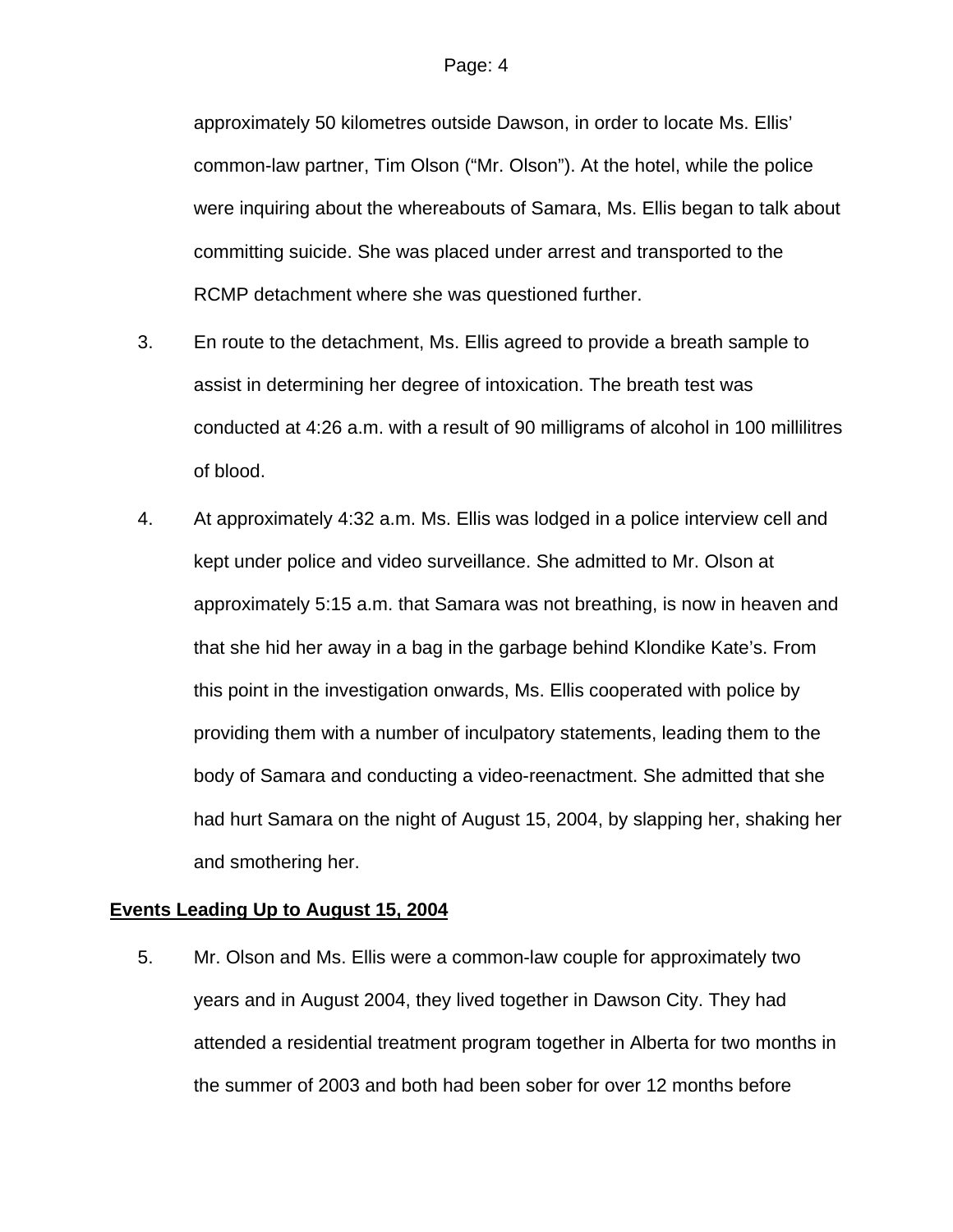August 2004. They had been attending Yukon College and were both doing well in school. Samara was a planned pregnancy and Mr. Olson had travelled to Whitehorse to be with Ms. Ellis when she gave birth on July 5, 2004. Just prior to Samara's birth, the couple moved into their own home, a duplex at 1313-4<sup>th</sup> Avenue in Dawson. Ms. Ellis kept a clean home which was well supplied for Samara. Social Services arranged to hook up a telephone in their new home in late July 2004.

- 6. Ms. Ellis received pre-natal and post-natal support from Patricia Greer of Healthy Families, Healthy Babies Program; Cam Sinclair of Social Services; the Tr'ondek Hwech'in Counselling Services and Social Department; medical professionals, and Mr. Olson's mother.
- 7. Cam Sinclair met Ms. Ellis and Mr. Olson when they were attending the campus of Yukon College in Dawson in 2003. He worked with both of them leading up to the birth of Samara and subsequently, from July 8 until August 12, 2004, visited them four times. To him, the couple appeared to be coping well with the pressures of new parenthood. The last time he saw Ms. Ellis was on August 12<sup>th</sup> when he spoke to her for a few minutes on her porch. He did not observe anything unusual at that time.
- 8. Doreen Olson, Tim's mother, lived nearby the couple's home. After Samara's birth, she talked to her son and Ms. Ellis by telephone and visited them at their home. In her opinion, the new parents were providing good care of Samara. She had last seen the three of them together at the Moosehide gathering at the end of July 2004.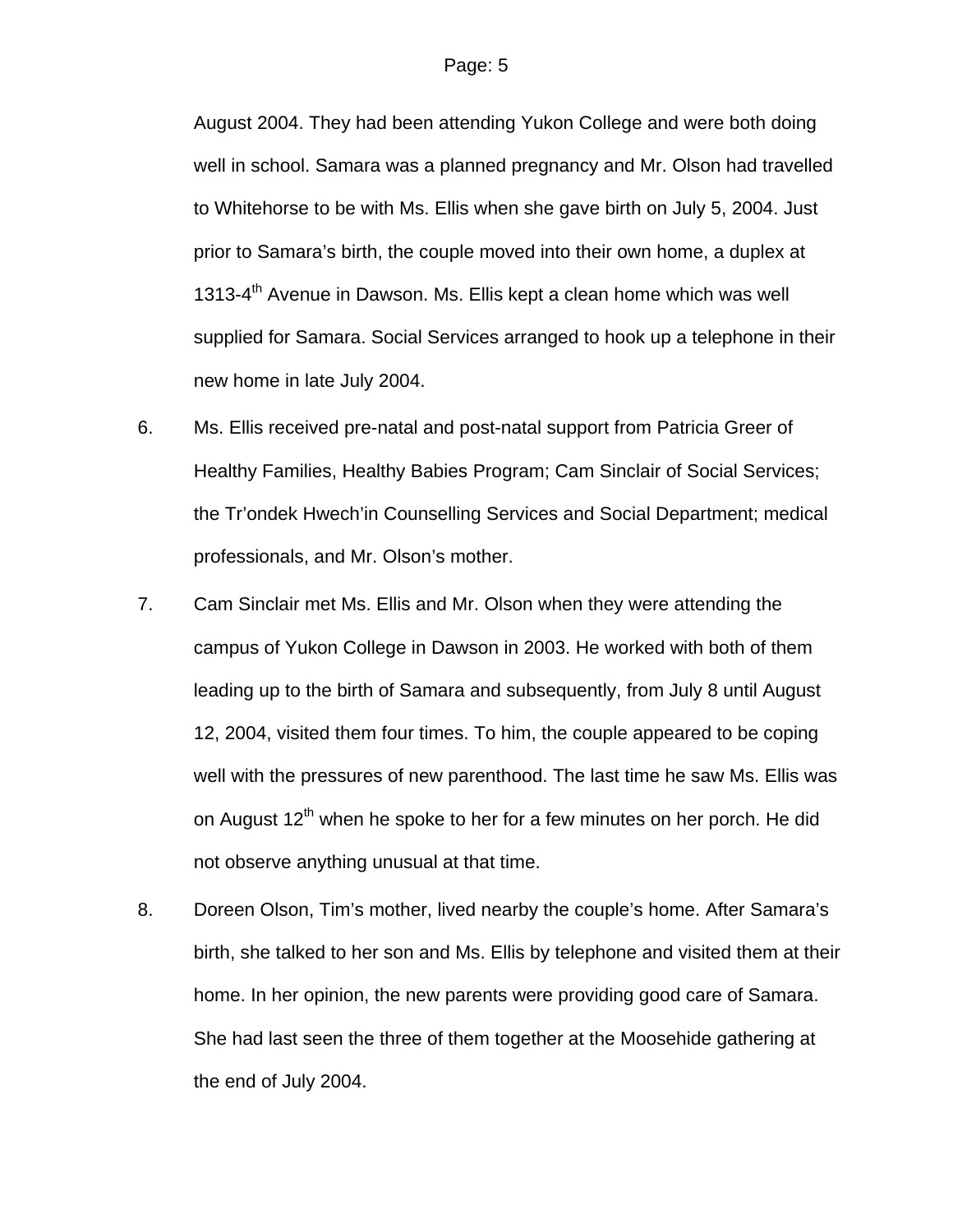- 9. According to Mr. Olson, Ms. Ellis found new mothering to be tiring. In July, he was able to help out by tending to Samara. However, in early August 2004, he went to work and reside at R-22, a Tr'ondek Hwech'in healing/work camp located in the bush approximately 50 kilometres away from Dawson City. Ms. Ellis and Mr. Olson agreed that she and Samara would accompany him to R-22. After a short while at the camp, Ms. Ellis found the conditions there to be difficult to properly care for Samara. Ms. Ellis was becoming a little bit irritable. The couple decided that Ms. Ellis and Samara should move back into town.
- 10. Brenda Ellis, Ms. Ellis' mother, stated that her daughter indicated Samara was a good baby and she believed Ms. Ellis was doing very well with the baby. Brenda Ellis understood that Ms. Ellis did not like being alone too much with a newborn baby, so she went to R-22. Ms. Ellis was insecure that Mr. Olson was fooling around, although Brenda Ellis believed she dissuaded her of these thoughts.
- 11. Brenda Ellis, observed her daughter at R-22 in early August, and confirmed that Ms. Ellis had found the week there to be difficult. Ms. Ellis did not want to eat and talked about having more responsibilities on her own because Mr. Olson was working. Brenda Ellis thought that prior to August 15, 2004, Ms. Ellis was stressed in the sense of being a new mother, being depressed and having to be by herself.
- 12. Patricia Greer worked with Healthy Families, Healthy Babies whose mandate is to support pregnant women, primarily in the area of nutrition and home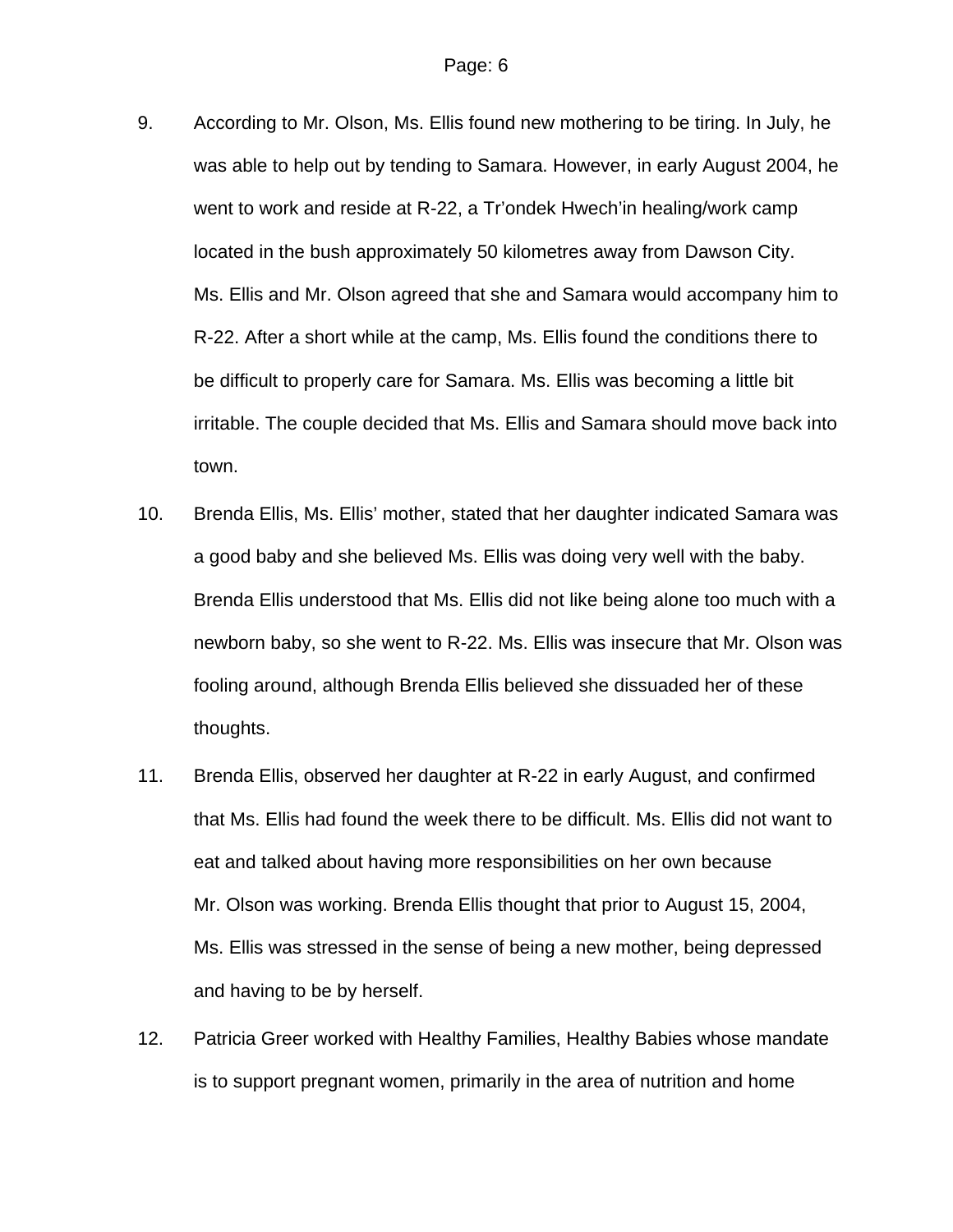support. Ms. Greer's qualifications focused on nutrition. Ms. Greer first met Ms. Ellis in November 2003 and she worked on a birth plan with Ms. Ellis prior to Samara's birth. On her first visit to the Ellis/Olson home after the birth, she noted Ms. Ellis appeared tired. Ms. Greer attended at the residence once or twice a week and assisted the parents by giving them respites, obtaining groceries, providing meals and doing light housework. She accompanied Ms. Ellis on her visits to the public health nurse. Ms. Greer thought that Samara was a good baby.

- 13. Ms. Greer observed that Ms. Ellis and Mr. Olson seemed to be doing well as parents after the birth of Samara. One day in mid to late July 2004, Ms. Greer received a phone call from Ms. Ellis who was stressed. Ms. Ellis was very upset and said that she felt like having a drink. She expressed frustration to Ms. Greer that she always felt rushed, that she did most of the work around the house and that she was always picking up after Mr. Olson. Ms. Greer talked with Ms. Ellis for some time, and allowed her to vent until she had calmed herself.
- 14. A few days later, Ms. Greer spent about one hour at the home, during which time she observed Ms. Ellis to be emotional, upset and trying to "pick fights" with Mr. Olson. It seemed to Ms. Greer that Ms. Ellis was irrational. Ms. Greer was concerned about the possibility of depression and tried to set up a doctor's appointment for Ms. Ellis the next day. A subsequent visit with Ms. Ellis in conjunction with advice from Cam Sinclair and the public health nurse allayed Ms. Greer's concerns, although Ms. Ellis was still expressing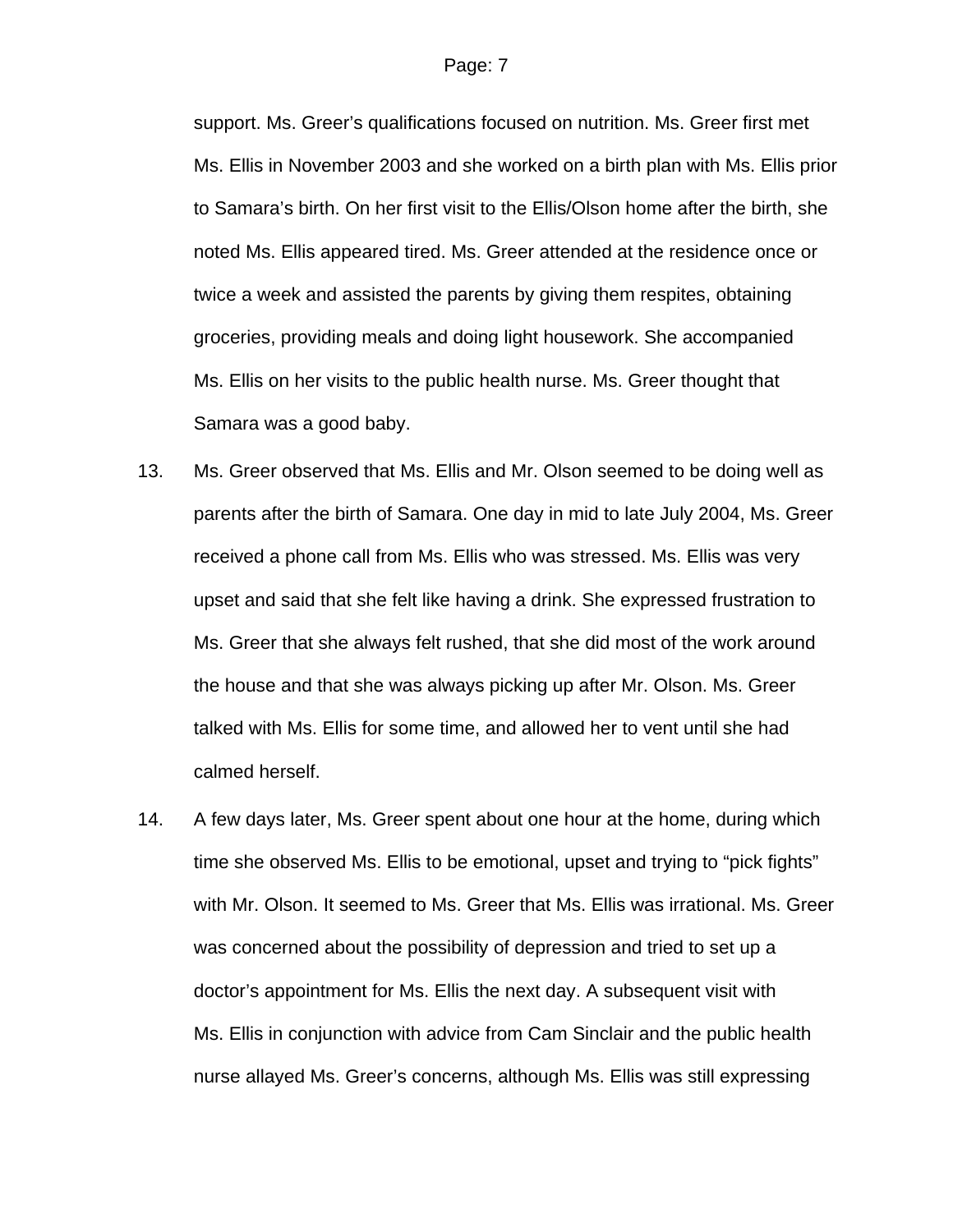concerns about her spousal relationship and the jealousy she felt with respect to Mr. Olson.

- 15. By the time of the Moosehide gathering at the end of July 2004, Ms. Greer believed everything was fine. On August 10, 2004, after Ms. Ellis returned from R-22, she told Ms. Greer that she was sorry that she had those earlier thoughts of jealousy about Mr. Olson. On Wednesday, August 11, 2004, Ms. Greer had a visit with Ms. Ellis that caused her concern. Ms. Ellis appeared to be tired and there was no adult food in the refrigerator. After bringing some food to Ms. Ellis on August 12, 2004, Ms. Greer was concerned she may be depressed and not be aware of it. The person she spoke to confirmed this could be the case. Ms. Greer spoke to Ms. Ellis later that day about courses she and Mr. Olson wanted to take at Yukon College. As a result of this conversation and a short visit where she observed Ms. Ellis eating some food, Ms. Greer formed the belief that Ms. Ellis was fine and her concerns were again allayed.
- 16. Ms. Greer last saw Ms. Ellis and Samara on Friday, August 13, 2004, when she dropped off some bread for her. She arranged to see her in a week's time as she understood Mr. Olson was coming home on Monday and she wanted to give them some time together. Ms. Ellis asked Ms. Greer if it was alright if she called her should she need anything and Ms. Greer responded affirmatively.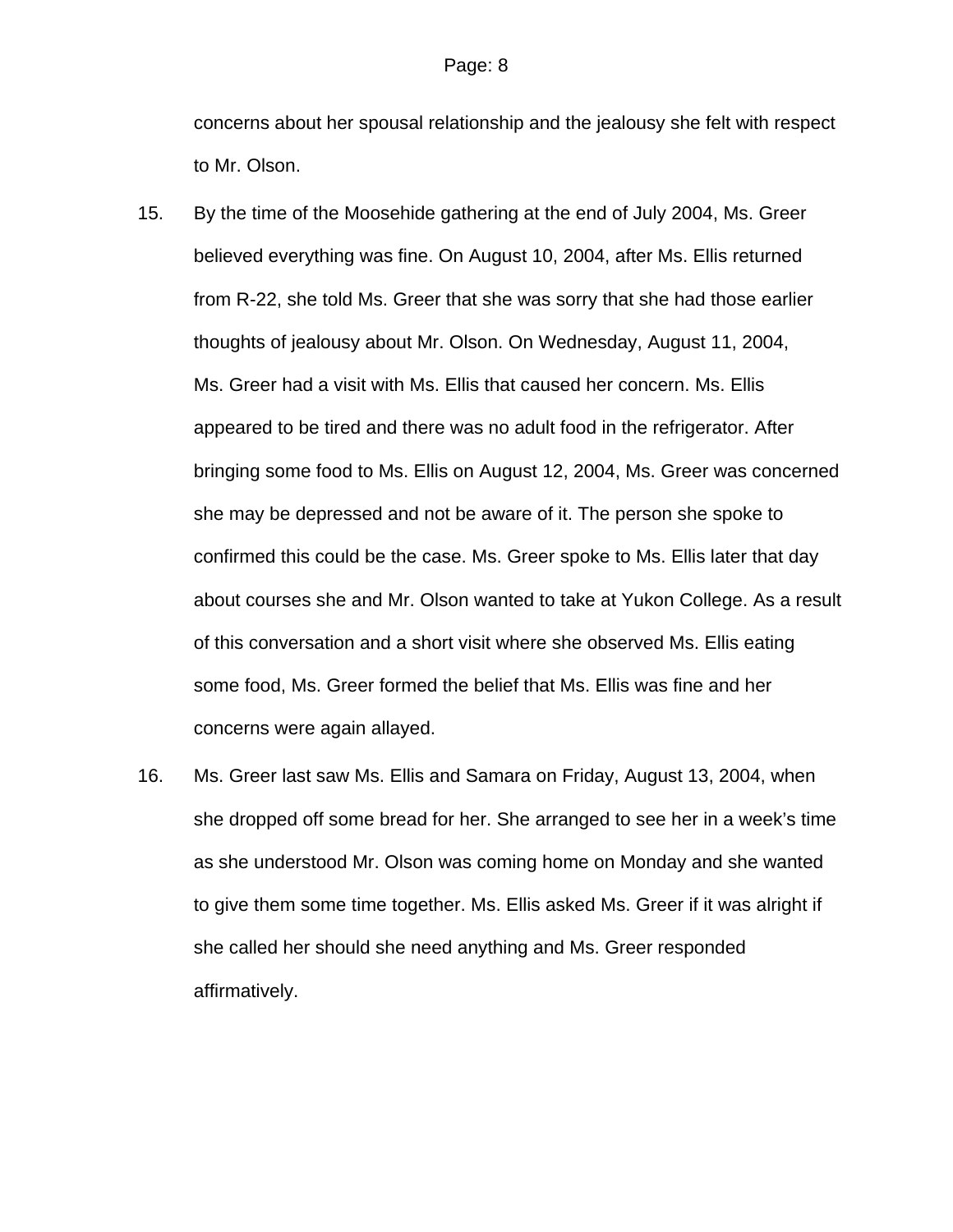#### **Events Leading to the Death of Samara Olson**

- 17. On the evening of Sunday, August 15, 2004 at approximately 6:30 7:00 p.m., Mr. Olson came into town from camp in order to shower and have a short visit with Ms. Ellis and Samara. At that time he smelled alcohol on Ms. Ellis. He was disappointed, asked her what she had been drinking and asked her to quit. He told her that if she did not quit, it would ruin their relationship. She said that she would try to quit. Mr. Olson spent approximately one hour at the house. Before he left the residence, he saw Samara in her crib located in his and Ms. Ellis' bedroom. Samara smiled at him and went back to sleep.
- 18. Ms. Ellis reported that she drank six ciders (7% alcohol concentration) between 6:00 p.m. and 10:00 p.m. on August 15, 2004.
- 19. At approximately 9:30 10:00 p.m. Ms. Ellis went to her mother's house which was about five houses away from her own. Ms. Ellis was alone and told her mother that Samara was at home with Mr. Olson. Brenda Ellis believed that her daughter had been drinking alcohol because Ms. Ellis' speech was slow; she repeated herself, she stared at the walls and, generally, was not acting normal. Also, at about 9:30 – 10:00 p.m. Paula and Sylvia Farr, neighbours of Ms. Ellis, talked to her for a few minutes on the street near her house. Ms. Ellis was alone. Sylvia Farr thought that Ms. Ellis may have been drinking alcohol because she had glossy eyes and repeated a question to Sylvia Farr that Ms. Farr had already answered. Ms. Ellis was walking towards her home when Sylvia Farr last saw her.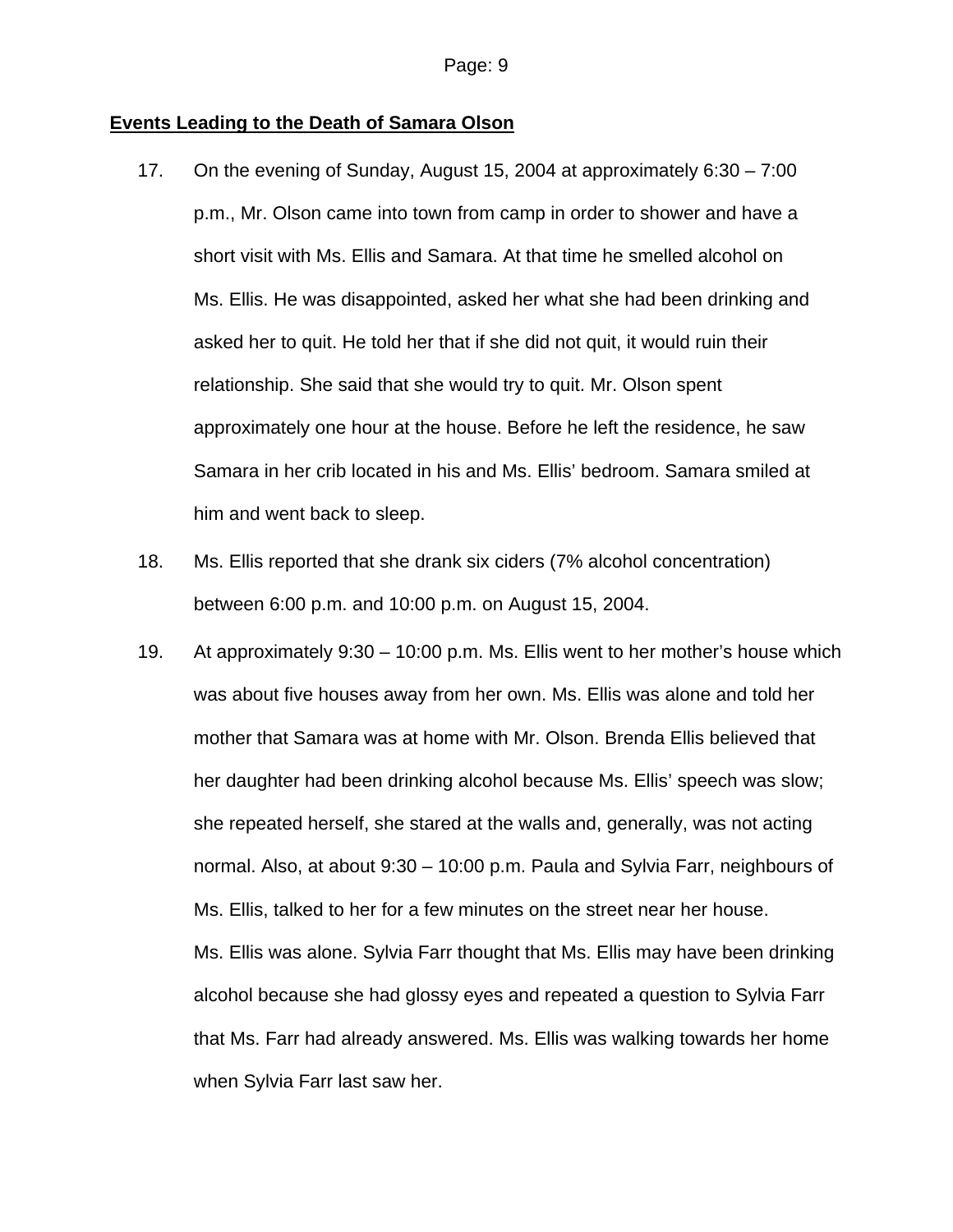- 20. At 10:00 p.m. on August 15, 2004, Ms. Ellis' blood alcohol concentration would have been between 154 to 219 milligrams of alcohol in 100 millilitres of blood. At these levels, the average person would be expected to experience bloodshot, watery eyes and balance and motor skill problems such as swaying or staggering. There would be definite mental deterioration such as poor judgment, poor attention, loss of inhibitions and restraint, emotional instability and possibly mental confusion and disorientation.
- 21. Ms. Ellis told the police that she believed that sometime around 10:00 p.m. Samara woke up and started crying. She felt frustrated with the crying and slapped Samara across the face. She also shook Samara and eventually covered her mouth and nose with a blanket. Samara was still breathing for awhile. After she was no longer breathing, Ms. Ellis placed her in a garbage bag, walked to Klondike Kate's restaurant and concealed the body in a garbage can between two cabins. After returning home, Ms. Ellis called police at about 1:55 a.m.
- 22. Doreen Olson visited with Ms. Ellis at the Dawson City RCMP detachment on August 17<sup>th</sup>. Ms. Ellis advised Ms. Olson that she had smothered Samara. Ms. Olson asked her if she had been jealous of Samara to which she responded affirmatively.
- 23. An autopsy conducted on the deceased and expert pathological evidence revealed that the cause of death was a blunt force injury to the head. The blunt force injury caused a complex fracture of the skull. The injury was caused by Ms. Ellis either striking the deceased's head against a blunt object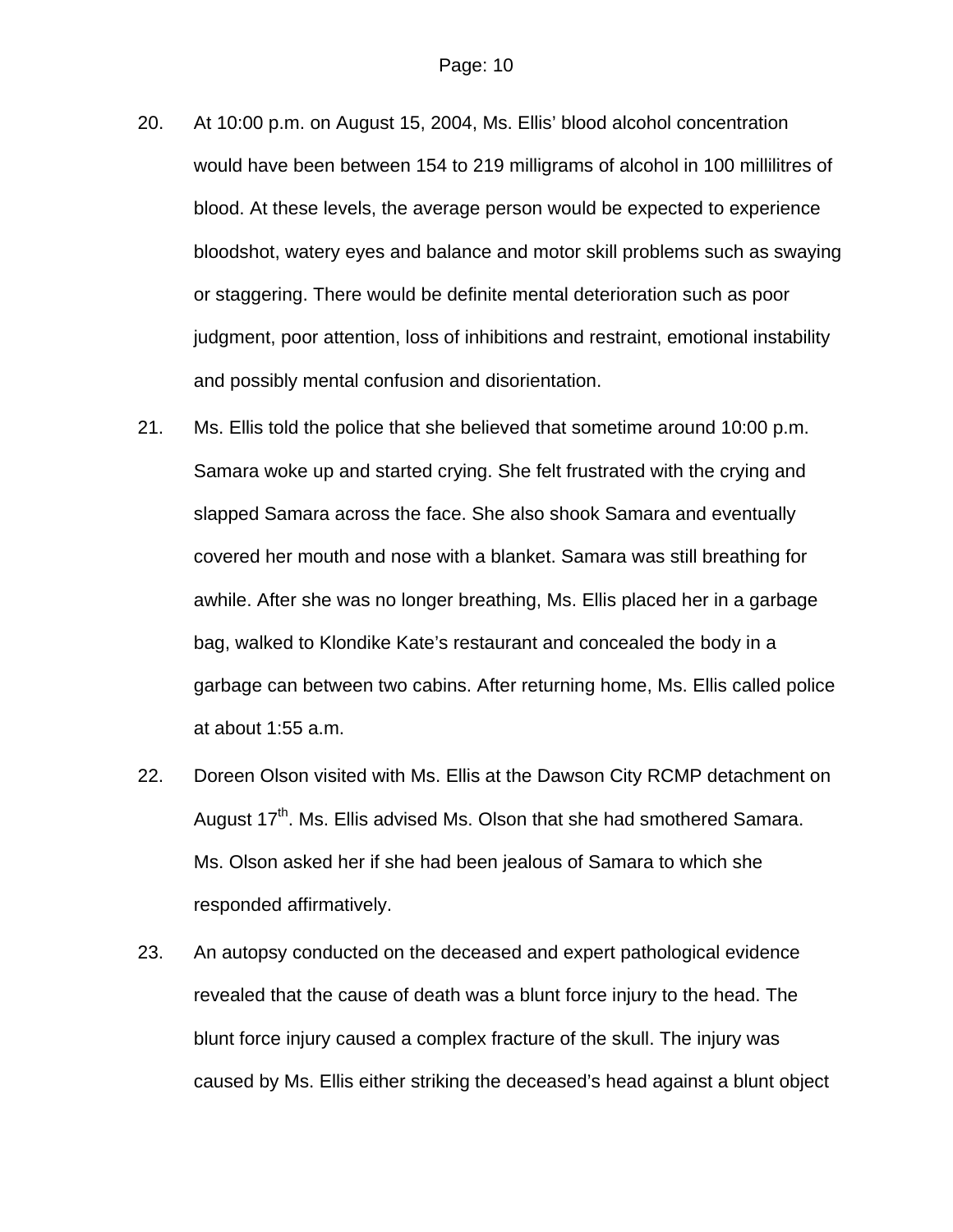or by her striking an object against the head. The skull fracture would have required substantial force and it resulted in subdural and subarachnoid haemorrhaging (bleeding on the surface and within the brain). A forensic pathologist indicated that this injury would require significantly more force than dropping an infant on the floor from waist level. The injury was recent in relation to the time of death and it was likely that the deceased did not live very long after sustaining the injury. There were also eighteen rib fractures consistent with significant compressive force (i.e. squeezing) or by direct blow applied to the chest. There were also brain and eyeball injuries consistent with shaking or blunt force trauma to the head. There was bruising on the face, upper abdomen and lower chest as well as abrasions on the face. These multiples injuries were indicative of more than one incident of trauma that evening.

24. Ms. Ellis has been held in custody on these charges since her arrest on August 16, 2004.

#### **EXPERT EVIDENCE**

#### **Dr. Dua**

[6] Dr. Dua was the first psychiatrist to assess Justina Ellis. He provided an eighteenpage report on May 25, 1999, requested as a result of her conviction for criminal negligence causing bodily harm to her first baby daughter.

[7] He described Justina as "quite disturbed" with a history of "early onset and fairly severe alcohol and drug abuse". She had received limited therapeutic interventions which generally targeted her substance abuse.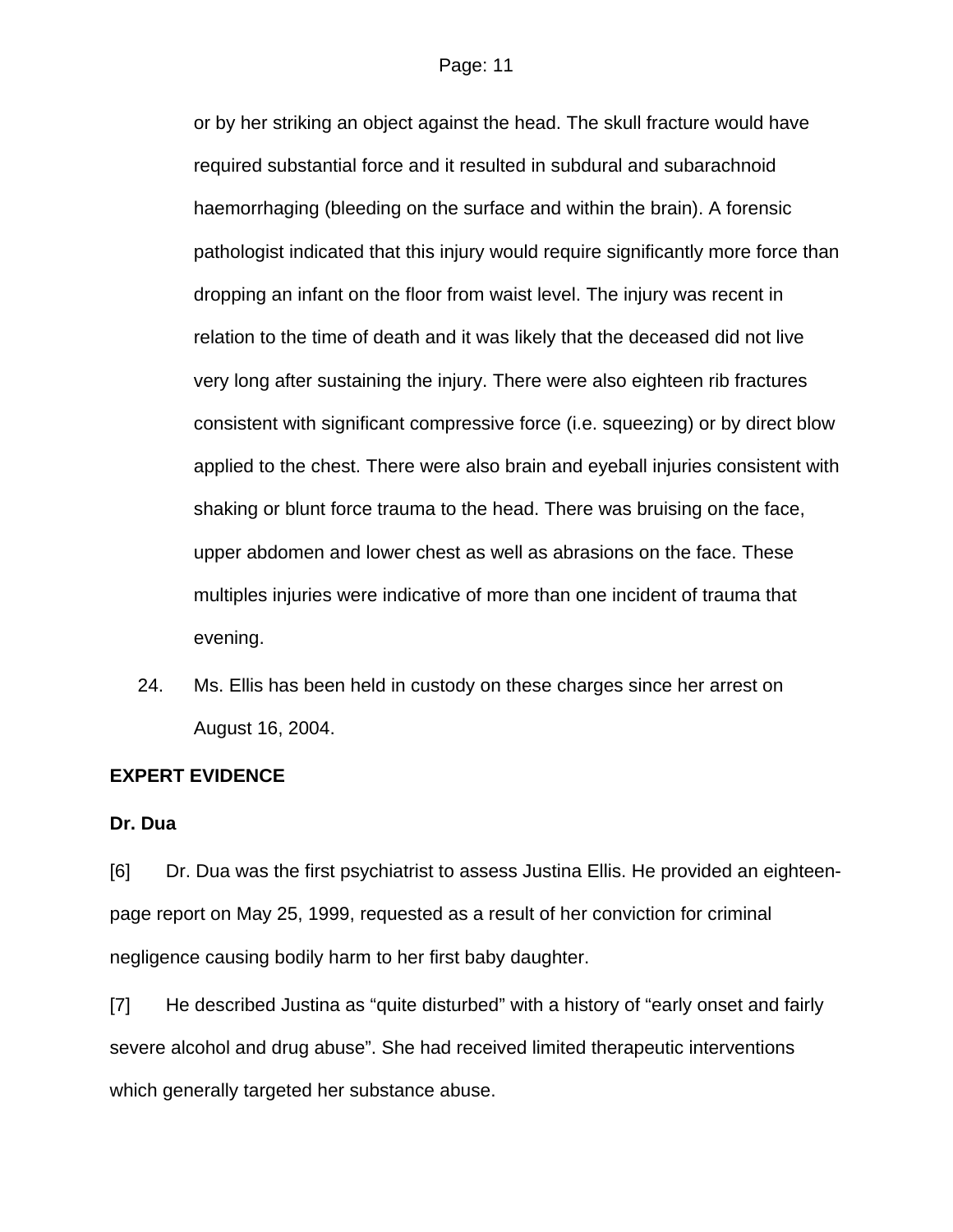[8] In 1999, Justina also showed motivation to change when she had a period of

sobriety and support during her first pregnancy. However, Dr. Dua described her as

having "emerging personality disorder" meeting the clinical diagnosis of Borderline

Personality Disorder. Dr. Dua was cautious in assigning the BPD diagnosis because of

her youth. He diagnosed her as having Dysthymic Mood Disorder which means chronic

low grade depression. He also diagnosed her with Polysubstance Dependence Disorder.

[9] In 1999, Dr. Dua recommended treatment that sounds very similar to the

treatment recommendations in 2005. He said on page 17 of his report:

"Treatment for Justina will be challenging, and her prognosis remains guarded. The greatest likelihood of benefit will be obtained from a multimodal and multidisciplinary set of interventions. Elements will include, long-term (years) individual psychotherapy, drug and alcohol abuse counselling, academic and vocational rehabilitation, and perhaps psychotropic medication management. It will also be important to pay close attention to Justina's residential situation and support system. Her likelihood of improvement will be enhanced by placement in a supportive residential setting. Within the context of an abusive personal relationship, Justina's problems are unlikely to remit. Should Tyra be returned to Justina, the best option would be placement in a home for single mothers.

Justina's risk of re-offending is directly related to the context she is in. Should Tyra be returned to Justina, her risk of hurting the child again remains high unless substantial changes, outlined above, are implemented. As well, this risk would extend to other children Justina may have. Undoubtedly, these issues will be addressed appropriately by local Social Services.

Justina's risk of re-offending is unlikely to be altered by a custodial disposition. …"

[10] It is useful at this point to consider the offence that occurred in January 1999.

Justina Ellis had an unplanned pregnancy at age fifteen and her first child was born at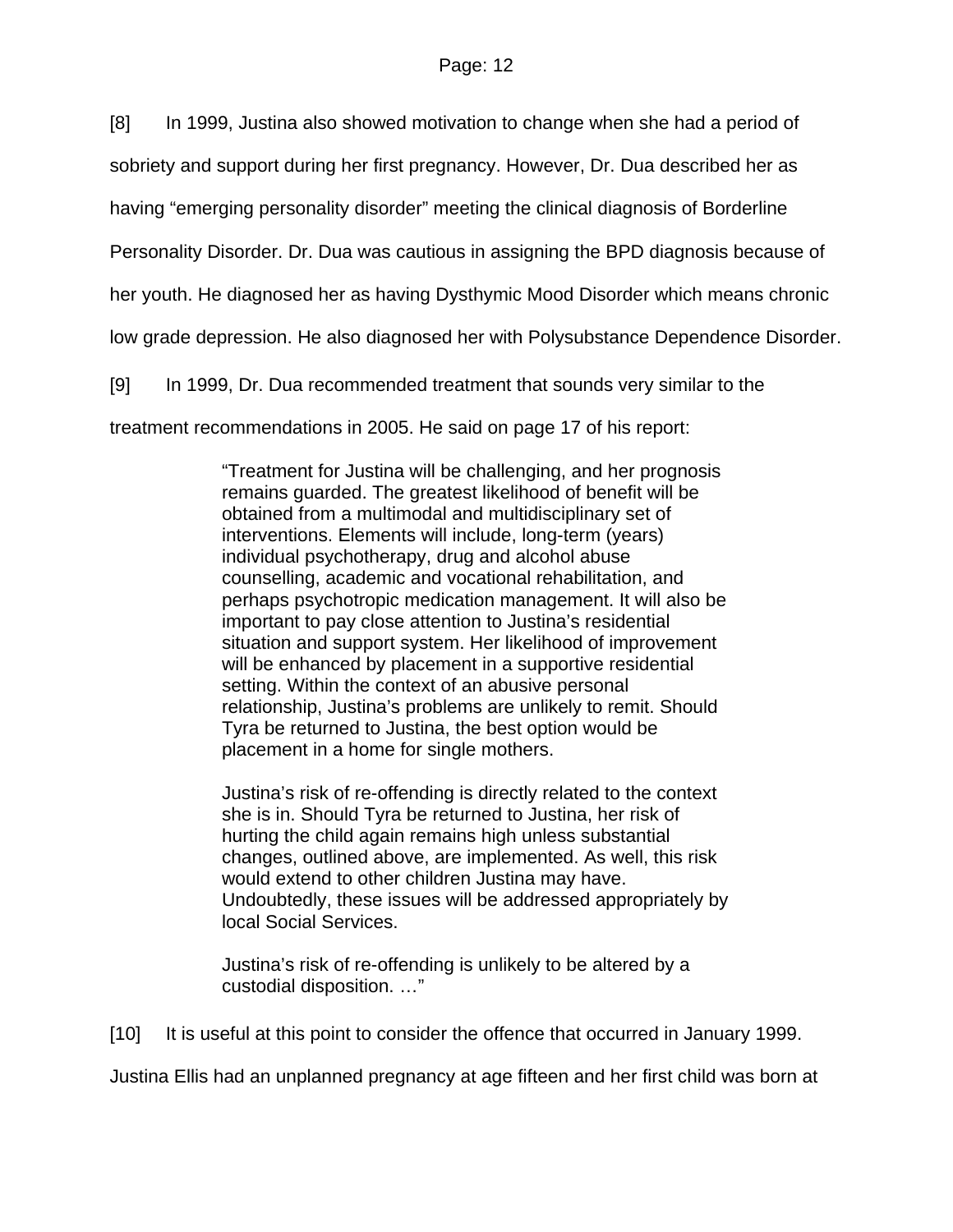age sixteen. There were three incidents when Justina assaulted her baby causing serious injuries, including skull and collarbone fractures, possible brain damage, retinal haemorrhages and a variety of soft-tissue traumas. The baby will likely have deficits of vision and cognitive function.

[11] Justina Ellis was sentenced in Youth Court to six months of open custody, followed by eighteen months of probation with terms that she was to refrain from possession or consumption of alcohol and drugs, participate in assessments, counselling, programming and treatment including substance abuse counselling, mental health counselling, school, work skills counselling, parenting skills counselling, aboriginal healing circles, and sexual abuse treatment.

[12] It appears to me that Justina Ellis has received virtually all of the recommended programs at some time between her sentencing for criminal negligence causing bodily harm in November 1999 and her present manslaughter offence, with the exception of the years of individual psychotherapy recommended by Dr. Dua.

[13] Lilles T.C.J., the sentencing judge, wrote an extensive judgment. He was particularly concerned that the 1999 offence not occur again. He stated at paragraph 9 of his judgment:

> "I am taking the time to tell this story in detail so that all of the professionals in our community can see the "bigger picture" and not just the small part that they as doctors, nurses, public health nurses, counsellors, teachers, lawyers and judges might encounter. Similarly, it is important for family members and members of the Kwanlin Dun community to reflect on the history of this case in an objective and non-defensive manner. I hope everyone will ask what they might do differently should they encounter similar circumstances in the future."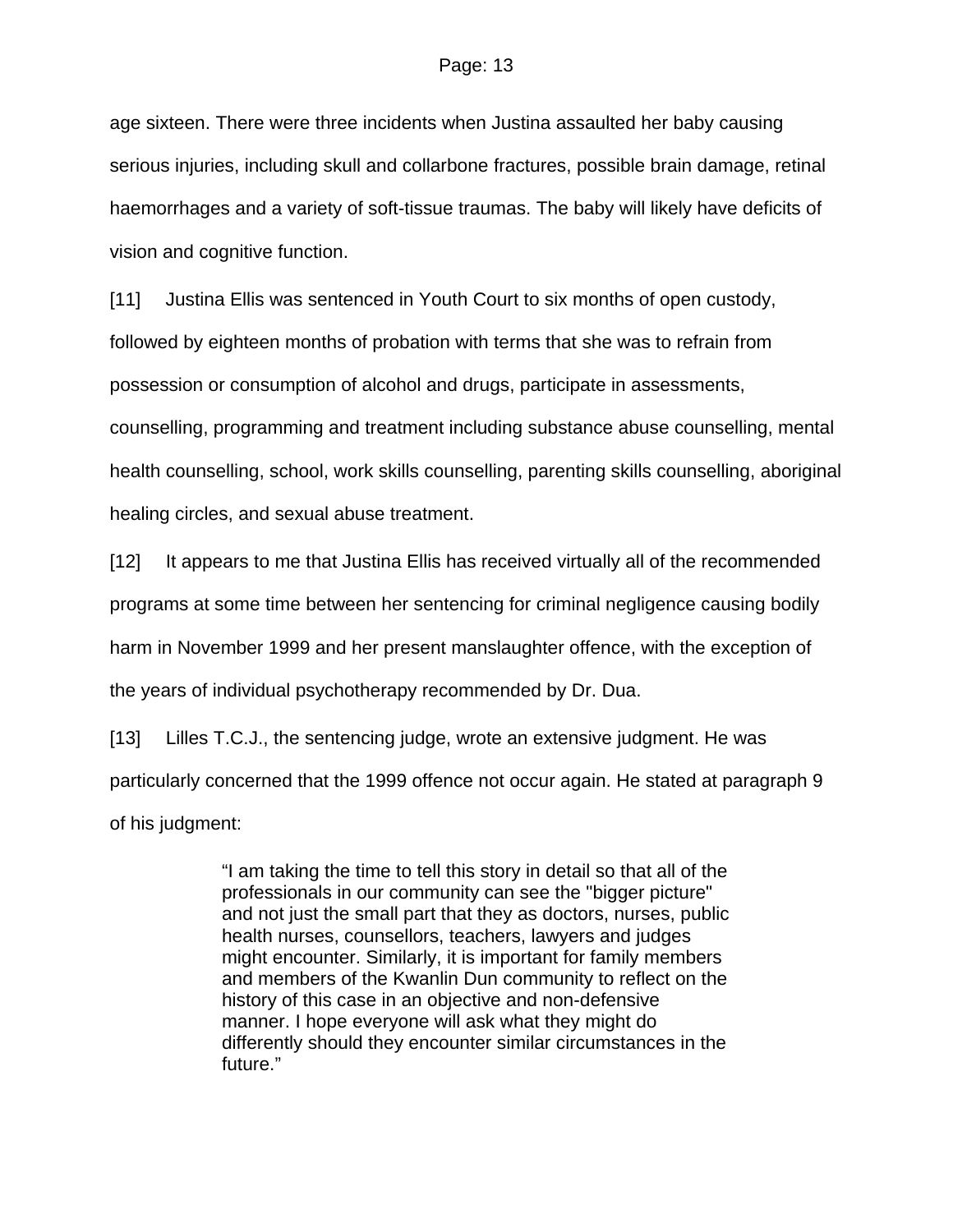[14] It is not my intention to assess blame for the catastrophe that has occurred. Suffice it to say that the change in circumstances from an unplanned and probably unwanted pregnancy in 1999, to a planned pregnancy with full community support in 2005, could not prevent the tragedy of Justina Ellis killing her second child.

#### **Dr. Asante**

[15] Dr. Asante is an expert in the diagnosis of Fetal Alcohol Syndrome. He prepared a report in conjunction with a speech language pathologist and a psychologist.

[16] Justina's mother used significant alcohol during her pregnancy with Justina. At age three to four, Justina was placed with her maternal grandmother because of parental neglect.

[17] She attended kindergarten in Mayo, Grades One to Four in Whitehorse and Grades Four to Seven in Watson Lake. She became aggressive in Grades Three and Four. She began sniffing "whiteout", then gas and began using marijuana.

[18] By age ten, Justina was reunited with her mother but she left home again because of parental drinking and reported sexual abuse by her mother's boyfriend. She describes herself as being "a full alcoholic at twelve years." She engaged in high risk behaviour which included alcohol, intravenous drug use, sexual activity and episodes of self-mutilation. She has been to Poundmaker's Adolescent Treatment Centre for three months for alcohol and drug abuse treatment. She has been hospitalized for overdosing and suicide attempts.

[19] Justina's cognitive assessment indicates a Verbal IQ of 80 (low average), a Performance IQ of 91 (average) and a Full Scale IQ of 83 (low average). Although Dr. Asante describes these scores as "not overly low", she meets the criteria for brain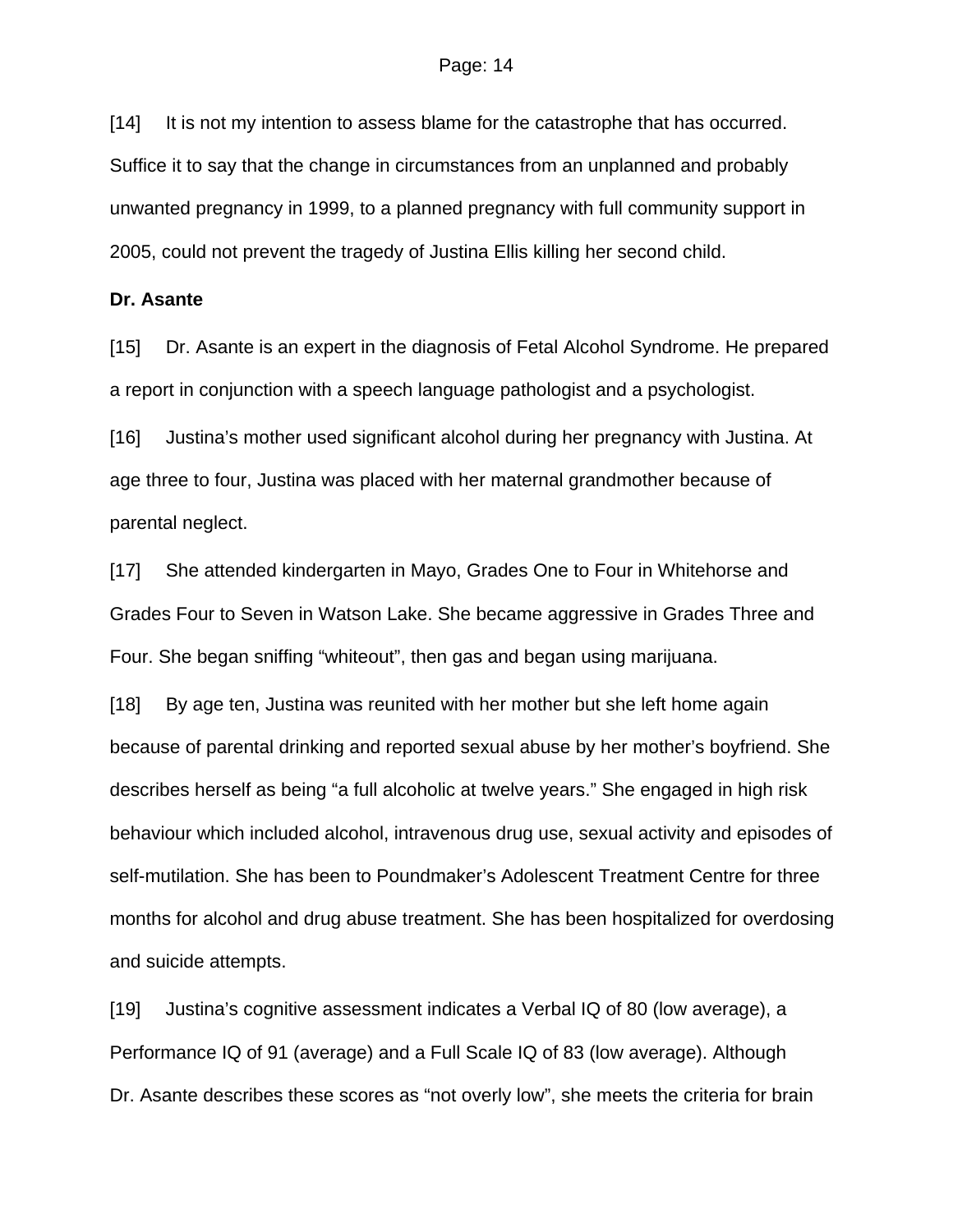dysfunction due to prenatal alcohol exposure. Her memory testing shows evidence of confabulation which means that Justina fills in the gaps in her memory with something that she heard or read, but isn't accurate. Sadly, Dr. Asante states that her IQ is not abnormally low, which coupled with FAS, usually results in more violent behaviour than FAS coupled with abnormally low IQ's.

[20] Her clinical profile is as follows:

1. Fetal alcohol syndrome, partial.

This means that Justina has central nervous system damage and dysfunction. Partial refers to the fact that she does not have the facial features associated with the syndrome. Dr. Asante was very clear in stating that the word "partial" does not mean Justina has a mild case but rather that she doesn't show the facial effects. She has a short attention span and is unable to link cause and effect.

- 2. Brain damage, sentinel physical findings, alcohol exposed. However, alcohol is not the only cause of Justina's problems. Other factors include her history of abuse and neglect, rejection by her birth mother, social problems, her early pattern of significant alcohol and substance abuse and her history of sexual abuse and witness to violence. Dr. Asante did not rule out structural brain abnormality.
- 3. Substance Abuse Disorder.
- 4. Attachment Disorder.
- 5. Mood Disorder.
- 6. Hepatitis C positive.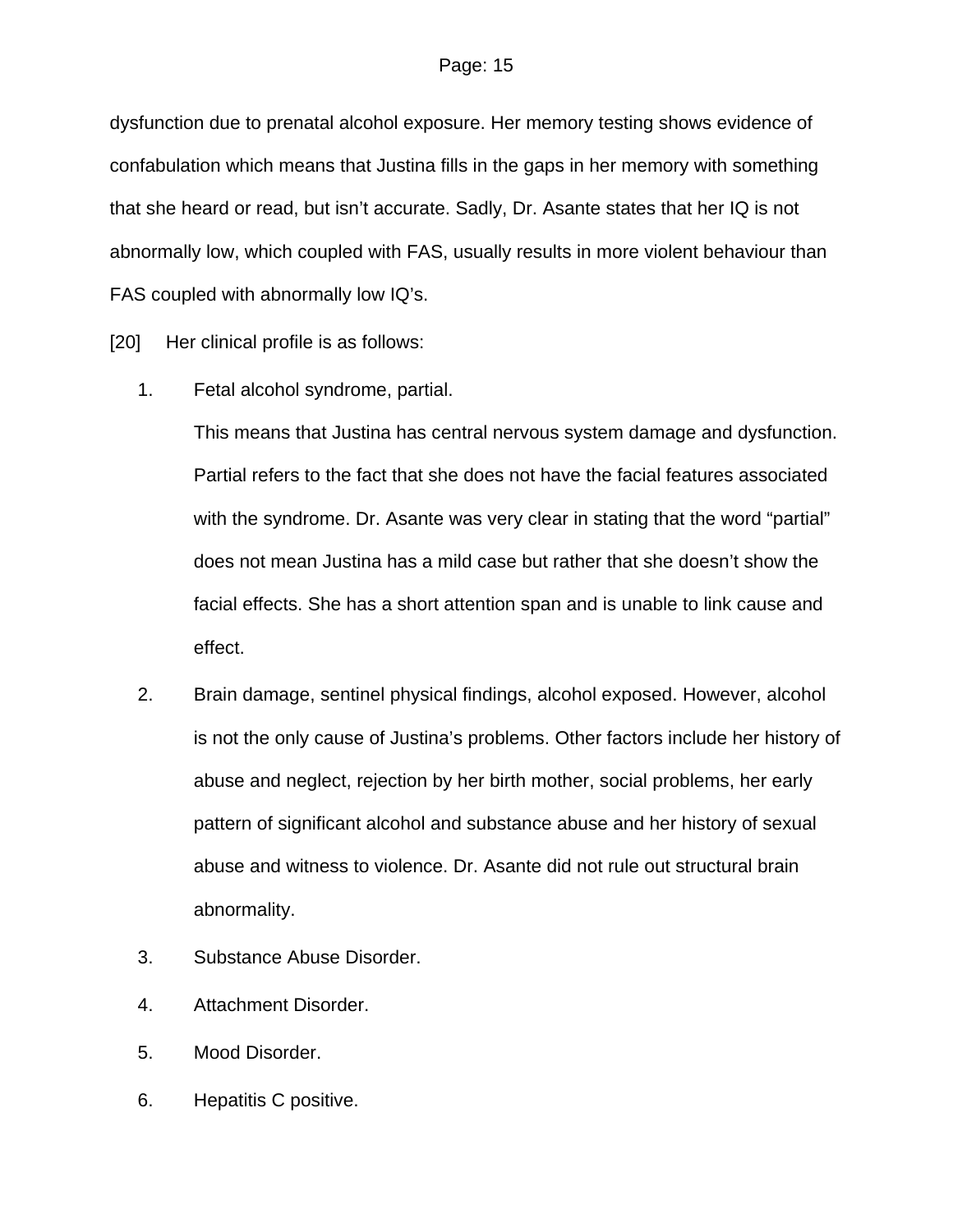7. Attention Deficit Hyperactivity Disorder.

[21] When Dr. Asante was apprised of an additional diagnosis of Borderline Personality Disorder, he felt that it might also account for her violent behaviour.

[22] In spite of all the disabilities Justina has, Dr. Asante agrees that she was criminally responsible for killing her child. He agrees that he had no reason to believe she did not know what she was doing when she offended. However, he indicates that for Justina Ellis to safely care for a child, she would require supervision, twenty-four hours a day, seven days a week. She is very immature and unable to relate to a child. She requires a caregiver to tell her that a crying or vomiting child does not mean that the child dislikes her. In other words, she is incapable of interpreting normal child behaviours without supervision and management.

#### **Recommendations**

[23] Dr. Asante recommends that Justina have continued long-term psychiatric and mental health intervention and follow-up. His recommendations for justice and community management bear repeating:

- 1. Because of her lack of impulse control, particularly exacerbated under the influence of alcohol, Justina needs close supervision to ensure she controls her behaviour.
- 2. When Justina returns to the community, she needs a "case manager" to ensure that services are in place and to monitor changes in her situation. The Whitehorse organization, the *Fetal Alcohol Syndrome Society of the Yukon (FASSY)* is an example of an organization that could be contracted to perform this service.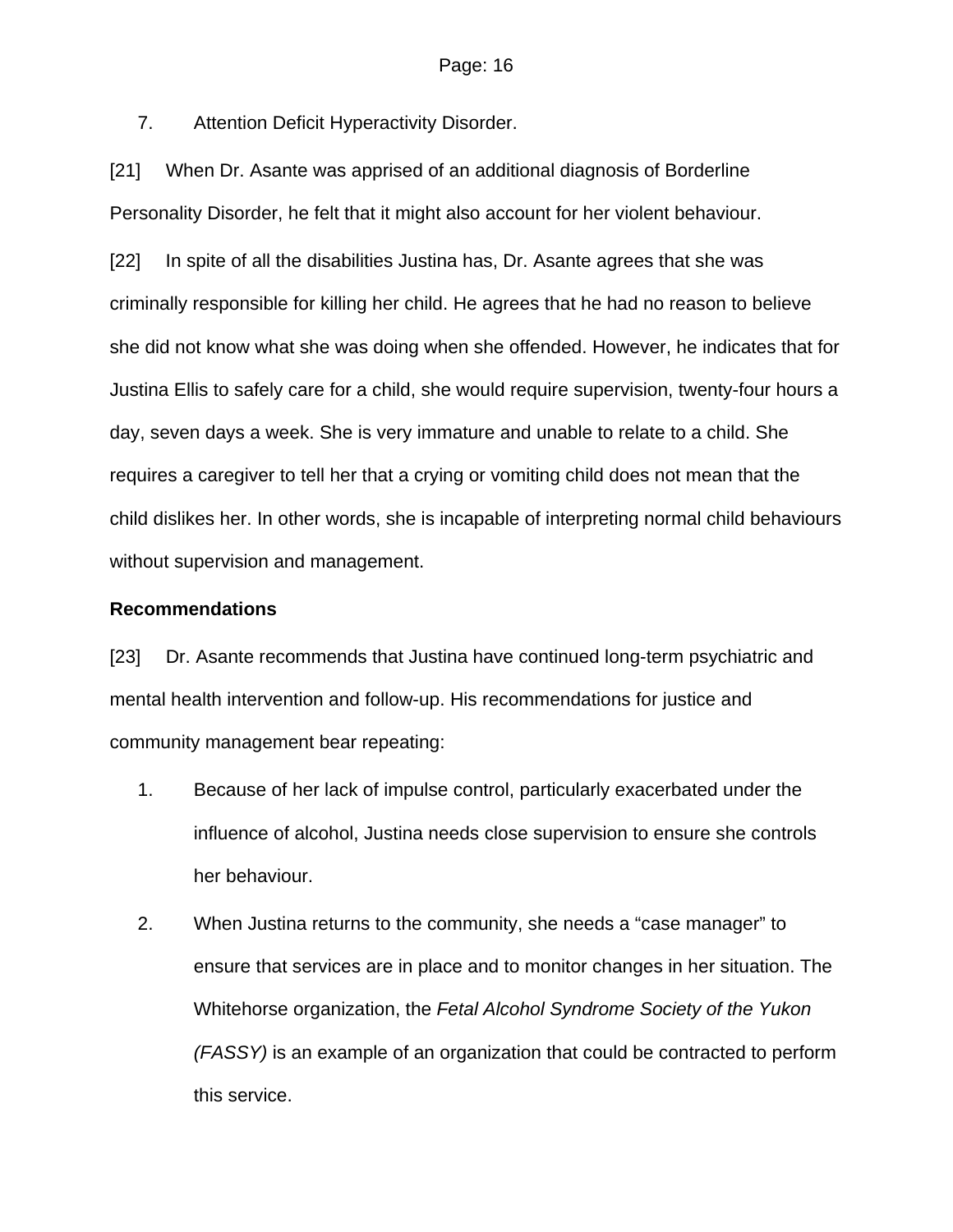- 3. People with prenatal alcohol exposure tend to have lower ability than normal to cope with the normal stresses of day-to-day living. Even such things as the stimulation of people talking around her, causes Justina to become upset and sometimes angry/aggressive. For example, she reports hiding under her bed to get away from her cellmates' talking (too loudly, too much) in prison. She can only function in a calm environment.
- 4. Justina should not be placed in a position of responsibility for a child because she cannot handle the stress that constant care requires.
- 5. Given her brain damage, small stature, and history of victimization, Justina is at risk for victimization by others when she is in custody.
- 6. Prisoners with brain damage need consideration in the prison system so they are not set up for failure (and unfair treatment) because they are incapable of completing programs or following routines, are rigid in their behaviour, are non-compliant when overwhelmed, and have a low frustration tolerance. They may respond inappropriately in ways that alienate or instigate; they may talk too much about their personal situation.
- 7. In any important communications (e.g., financial, legal), Justina requires a supportive interpreter to rephrase, simplify, and check for genuine comprehension. She may believe she understands and say she understands when in fact she does not. She can be confused by and misunderstand complex language.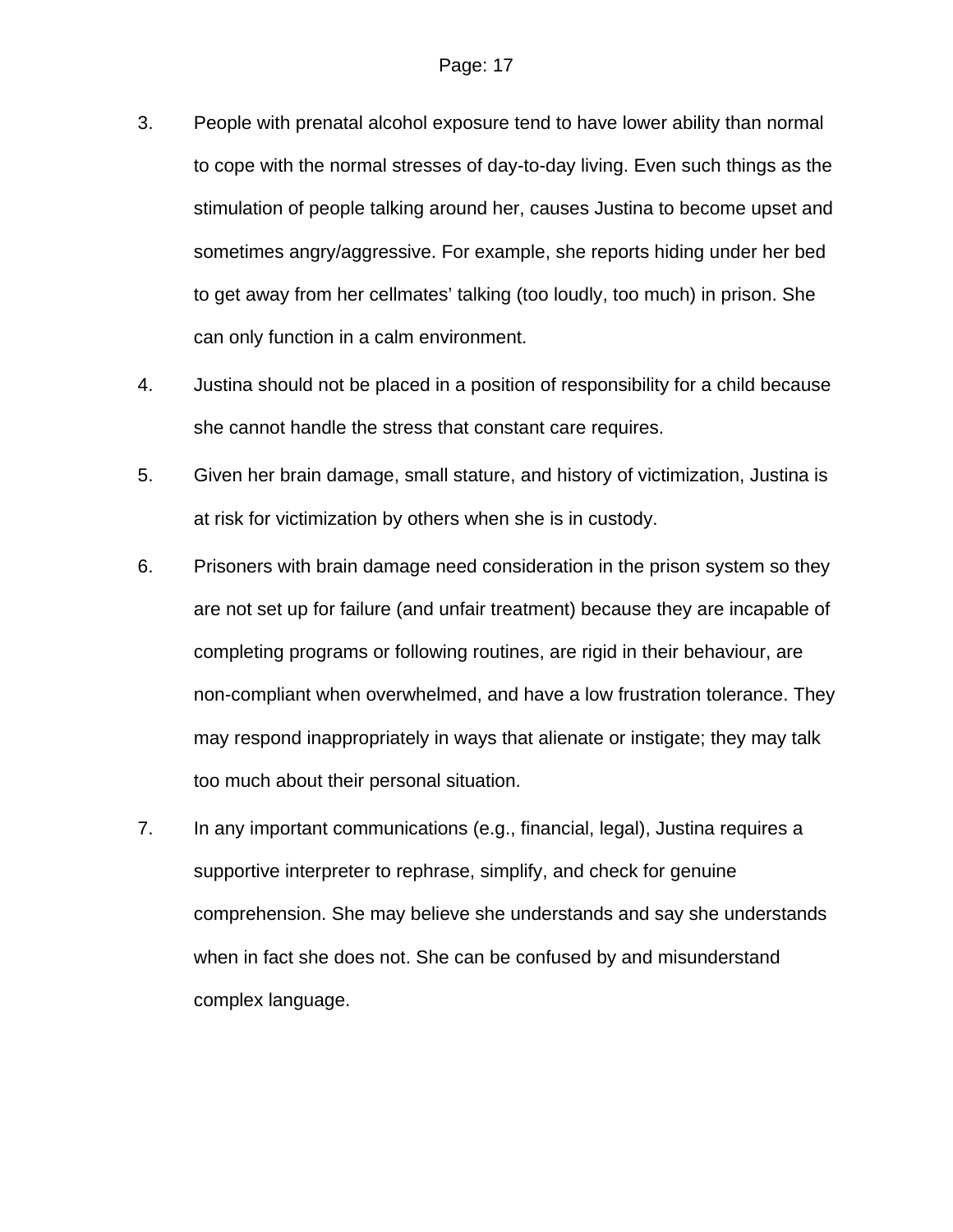- 8. Justina has genuine memory deficits. She fills in the gaps with information from other sources. This is not deliberate lying and it is believable. This suggests the importance of corroborating information she provides.
- 9. While people with disabilities including the brain damage of FAS are not excused for their criminal behaviour, harsh punishment as a specific deterrent will not alter the brain damage or future behaviour. Interventions to reduce future problems primarily mean managing the environment she is in.
- 10. With regard to her continued education, it will help Justina and those teaching her to understand that she has significant difficulty [to] understand connected language (both listening comprehension and reading comprehension). Her tendency to be verbal makes it difficult for those talking with her to realize that she may not be understanding what they are saying.
- 11. Verbal information should be accompanied with visual supports such as demonstration, diagrams, hands-on experience, role playing, and checklists to help Justina understand what is told to her.
- 12. Justina talked about how much she enjoyed providing services to people, for example, serving tea to the elders. If supervised, this is an outlet for her.

[24] Dr. Asante points out that Justina will not benefit from "harsh punishment" and could be victimized in custody. However, he has little experience with the prison system and was not aware of the Fraser Valley Institute at Abbotsford, British Columbia, which I will discuss later.

[25] With respect to recommendation #4., Dr. Asante states that if Ms. Ellis had another baby that she intended to keep, she would require supervision twenty-four hours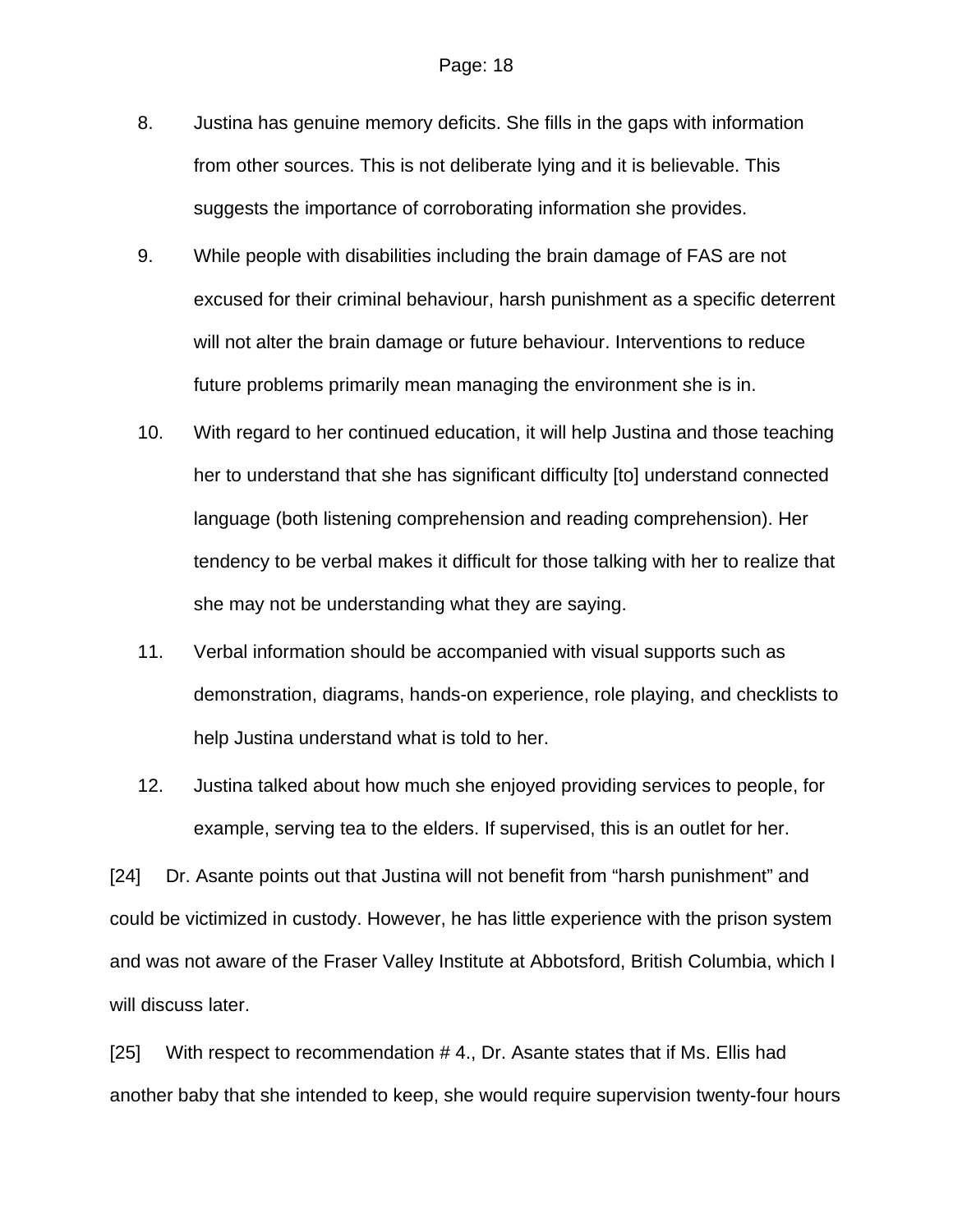a day, seven days a week to protect the baby. The supervision would be required until the child was at least age five or until the child was able to protect itself.

## **Dr. Lohrasbe**

[26] Dr. Lohrasbe is a forensic psychiatrist with expertise in psychiatric diagnosis and

risk assessment. He had the benefit of reading the Asante report and broadly adopted

its clinical findings and treatment recommendations.

[27] Dr. Lohrasbe's report dated October 1, 2005, makes the crucial psychiatric

diagnosis of Borderline Personality Disorder, first identified by Dr. Dua in 1999. Dr.

Lohrasbe states that Justina Ellis' history and clinical presentation is a good match for

the classic criteria of Borderline Personality Disorder which are as follows:

"A pervasive pattern of instability of interpersonal relationships, self-image, and affects, and marked impulsivity beginning by early adulthood and present in a variety of contexts, as indicated by five (or more) of the following:

- 1) Frantic efforts to avoid the real or imagined abandonment.
- 2) A pattern of unstable and intense interpersonal relationships characterized by alternating between extremes of idealization and devaluation.
- 3) Identity disturbance: markedly and persistently unstable image or sense of self.
- 4) Impulsivity in at least two areas that are potentially self-damaging (example, spending, sex, substance abuse, reckless driving, binge eating).
- 5) Recurrent suicidal behaviour, gestures, or threats, or self mutilating behaviour.
- 6) Affective instability due to a marked reactivity of mood (e.g., intense episodic dysphoria, irritability, or anxiety usually lasting a few hours and only rarely more than a few days).
- 7) Chronic feeling of emptiness.
- 8) Inappropriate, intense anger or difficulty controlling anger (e.g., frequent displays of temper, constant anger, recurrent physical fights).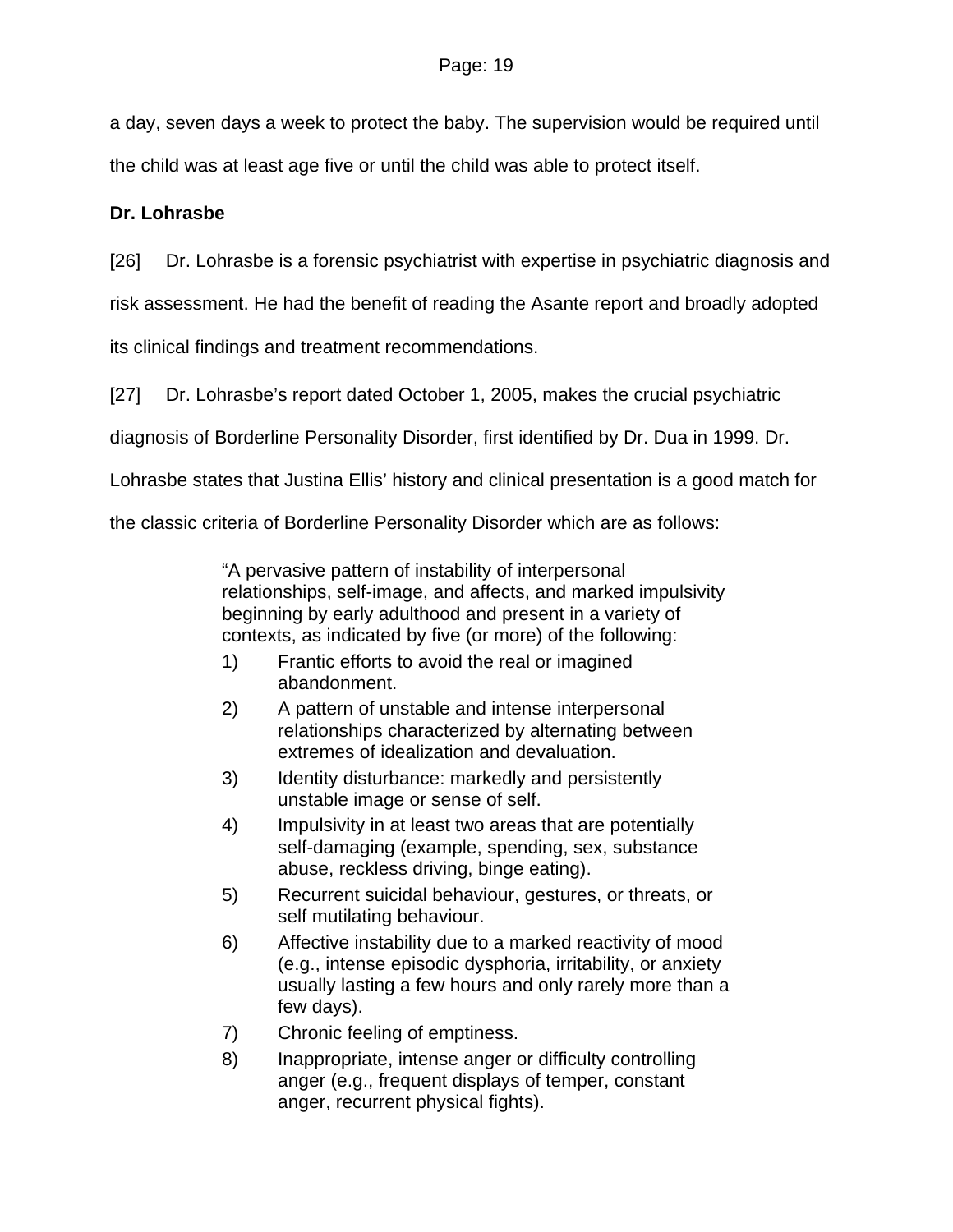9) Transient, stress related paranoid ideation or severe dissociative symptoms."

[28] Dr. Lohrasbe found Justina Ellis to be more like a thirteen-year-old teenager than her stated age of twenty-three years. Her mood was labile, meaning that she shifted from an "up" to a "down" quite rapidly often out of context to the discussion. This was particularly so when discussing her romantic relationships. She has suicidal thoughts and behaviours. Her own self-image fluctuates from "unrealistically positive" to "harshly self-condemnatory and full of self-loathing". She speaks of herself as utterly alone in the world and she has a powerful need to be cared for and loved. Her only term of reference is to make herself sexually attractive. Her relationships with males are volatile both physically and from a jealousy perspective.

[29] Turning to the risk assessment of Justina Ellis, Dr. Lohrasbe uses the HCR-20 clinical guide rather than an actuarial test for risk assessment. His clinical risk assessment took into account the HCR-20 factors, her predisposition to addiction, the cognitive deficits of her FAS, her childhood deprivation and separation, and sexual abuse. He also assumed some worsening of her chronic depression after childbirth although there was no clear information of a post-partum depression.

[30] He concluded that the violence towards her two infant children was "unlikely to be a coincidence" and at page 20:

> "The immediate and crucial contributor to her violence was intoxication, with its well-known distorting and destabilizing impact on all aspects mental functioning including perception, cognition, emotion, conation, and subsequent action. Ms. Ellis has a history of disordered behavior [sic], including violent behavior [sic], when intoxicated and all available information suggests that it was a crucial and necessary factor in this instance.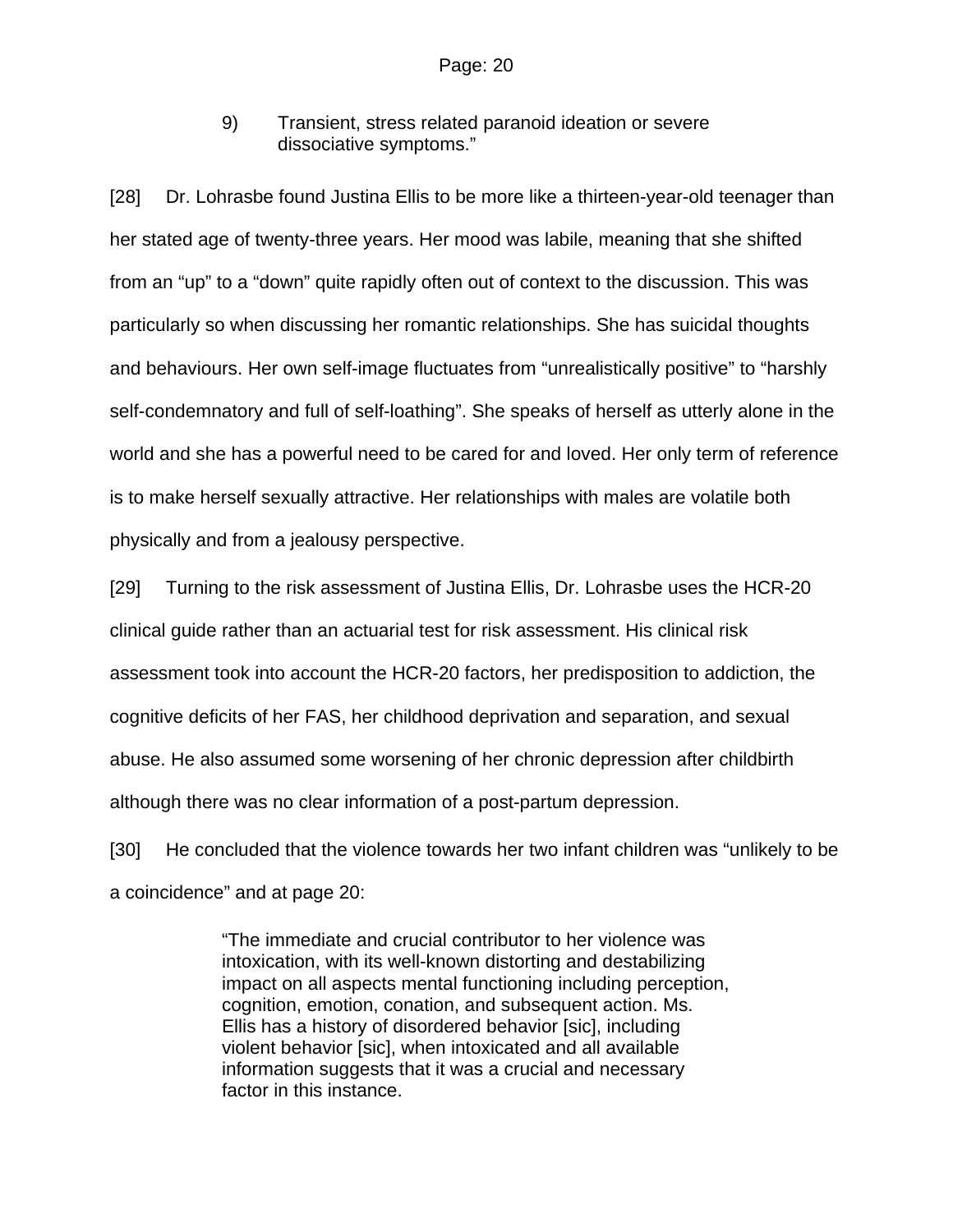The cognitive deficits of FAS will need sensitive intervention and change, if it does occur, will occur over years, not months. Similarly, personality does not change rapidly, and the treatment of personality disorder, if and when successful, occurs over several years. Given the central role of BPD in her violence, I think it would be unrealistic to anticipate dramatic change in her *potential* for violence in the foreseeable future. In that sense, Ms. Ellis will remain at moderate to high risk for future acts of violence in the foreseeable future. Whether that potential is actualized is dependent heavily on whether abstinence from all substances can be ensured through external supervision for a lengthy period in the foreseeable future. The more destructive actions associated with BPD tend to decline with age. Even when personality does not fundamentally change, behavior [sic] usually does, and the frenzied interpersonal lives of patients with BPD tends to be replaced by social withdrawal and overt depression as they enter their 30s. Typically therefore I would anticipate a general decline in risk for future acts of violence as Ms. Ellis ages."

[31] As to risk management, Dr. Lohrasbe states that psychotherapy is the treatment for Borderline Personality Disorder. Unfortunately, a majority of borderline patients drop out because of their instability and impulsive decision-making. If they stay in therapy, they tend to slowly improve over time. Nevertheless they are difficult cases and may be intermittently suicidal for years or decades.

[32] Dr. Lohrasbe also recommends Dialectical Behaviour Therapy, a recent treatment, which is delivered in a group format with individual psychotherapy as needed. He cautions that it is a long-term undertaking, meaning years, that is unlikely to be of any benefit without immediate and sustained abstinence from all intoxicants. He emphasizes that the principal risk management strategy in the immediate future for Ms. Ellis is to ensure abstinence from all drugs and alcohol. He warns that without abstinence, it is highly unlikely that any treatment strategy, including Dr. Asante's, can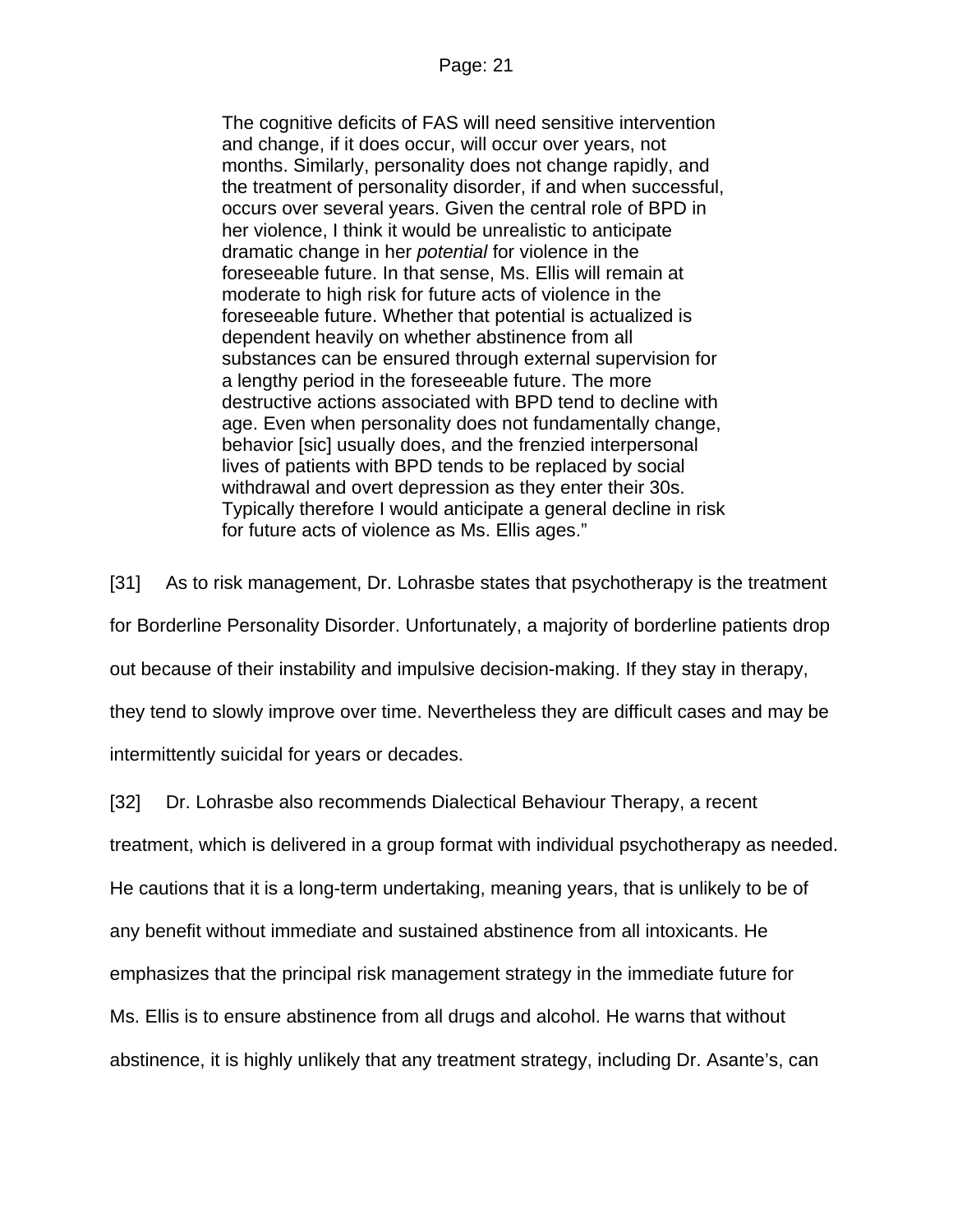#### Page: 22

be meaningfully implemented. Dr. Lohrasbe was also informed by Justina Ellis that she had consumed alcohol on more than one occasion prior to August 15, 2004.

[33] Dr. Lohrasbe emphasized that the treatment for Borderline Personality Disorder is for decades in order to maintain the benefit of the initial years of treatment. In other words, there is no cure but rather a requirement for treatment for the rest of her life.

[34] Without intensive treatment, Ms. Ellis' potential risk for violence is extremely high. Dr. Lohrasbe described her as a difficult case because not many Borderline Personality Disorder cases kill a helpless child. He would discourage Justina Ellis from having another child.

[35] Dr. Lohrasbe was not familiar with the Fraser Valley Institute in Abbotsford, British Columbia. This is an institution exclusively for women. However, he endorsed the concept of comprehensive Dialectical Behaviour Therapy which he understood to be a one-to-one therapy which would permit a trust relationship to be established with the therapist in a non-confrontational setting.

[36] Counsel for Ms. Ellis raised the concern about the risk to Ms. Ellis in a penitentiary setting if she disclosed the nature of her crime. Dr. Lohrasbe said he would be surprised if Ms. Ellis disclosed to anyone she didn't trust but he also acknowledged that disclosure could put her at some risk. When he met with Ms. Ellis, he said that "she was vulnerable to spontaneous self-disclosure, if allowed to do so."

#### **Fraser Valley Institute**

[37] Shawna O'Connor is a parole officer with the Fraser Valley Institute. The Institute opened in March 2004 and is part of the federal penitentiary system exclusively for female offenders with mental health problems and behavioural disorders. Although the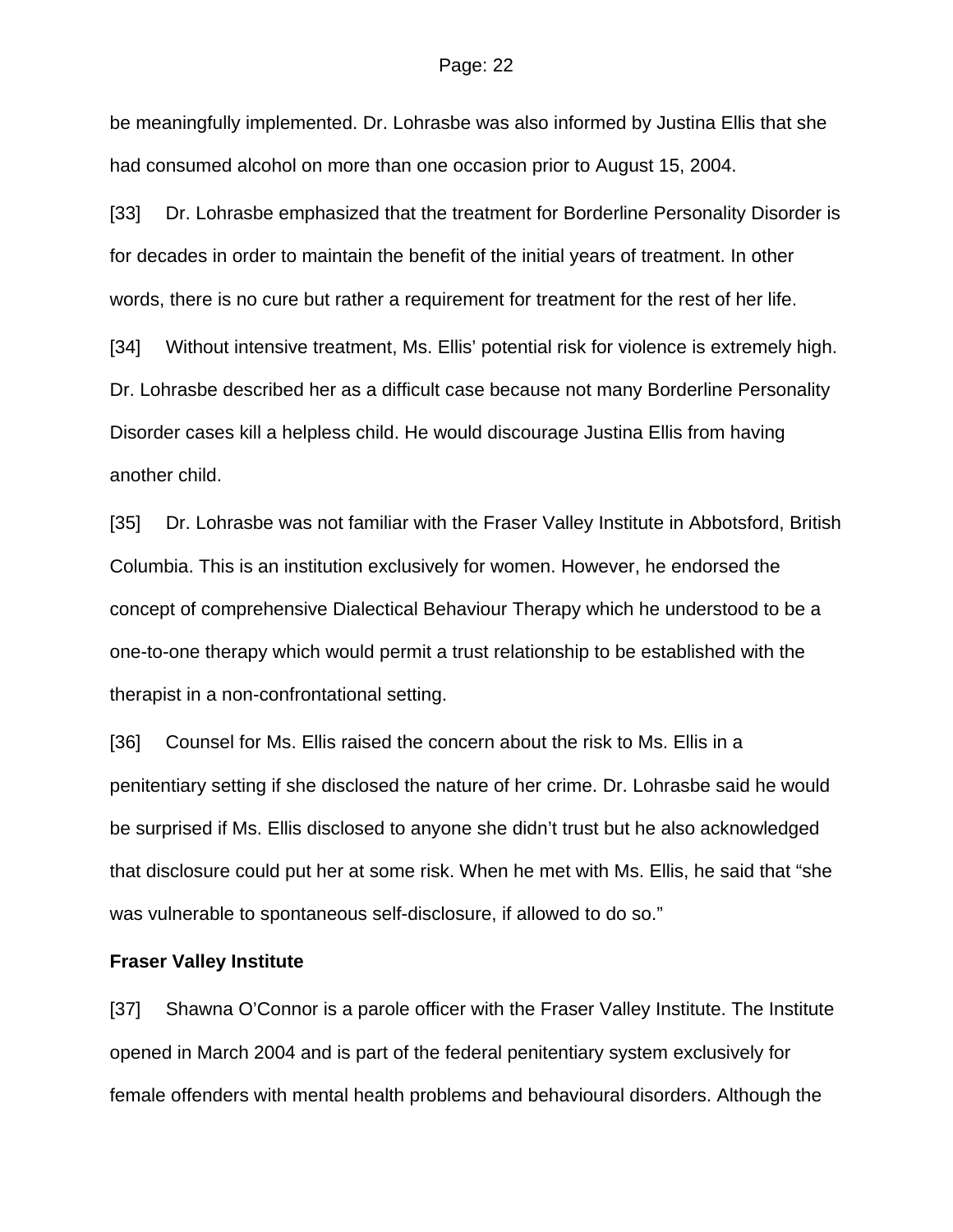Institute is a prison, the women live in residential style houses and are responsible for the upkeep of the house. It is described as a structured living environment designed for women with mental illness. The women must volunteer for the comprehensive dialectical behaviour therapy program that is provided in the structured living environment. It involves both individual psychotherapy and skills training. There is a psychologist on site and a psychiatric nurse. In a normal day the inmate will learn to address cognitive distortions, making decisions and conflict.

[38] Entry into this special program for women is not automatic and does not necessarily follow the recommendation of a judge. The inmate must first be classified as a minimum or medium security risk. Ms. O'Connor advised that in January 2006, the Institute will have a capacity to take female inmates with a maximum security rating. This initial assessment is prepared by a community parole officer in Whitehorse. The inmate is then brought to the intake house at the Fraser Valley Institute for a team assessment to determine if the person will be a fit for the structured living environment. If accepted she must remain in the intake house until a bed is available.

#### **Probation Officer**

[39] Clara Northcott is a probation officer who is very familiar with Justina Ellis. She has been involved with Justina since 2001 when Justina's Youth Order was transferred to adult jurisdiction. In her first Bail Assessment Report dated February 16, 2001,

Ms. Northcott stated:

"…Justina is a self-professed alcoholic and drug addict. Her drug of choice is cocaine. She does admit to engaging in high-risk behaviours to get the money to pay for her drug addiction. The writer and the local police are very concerned about these activities and the risk she is placing herself in."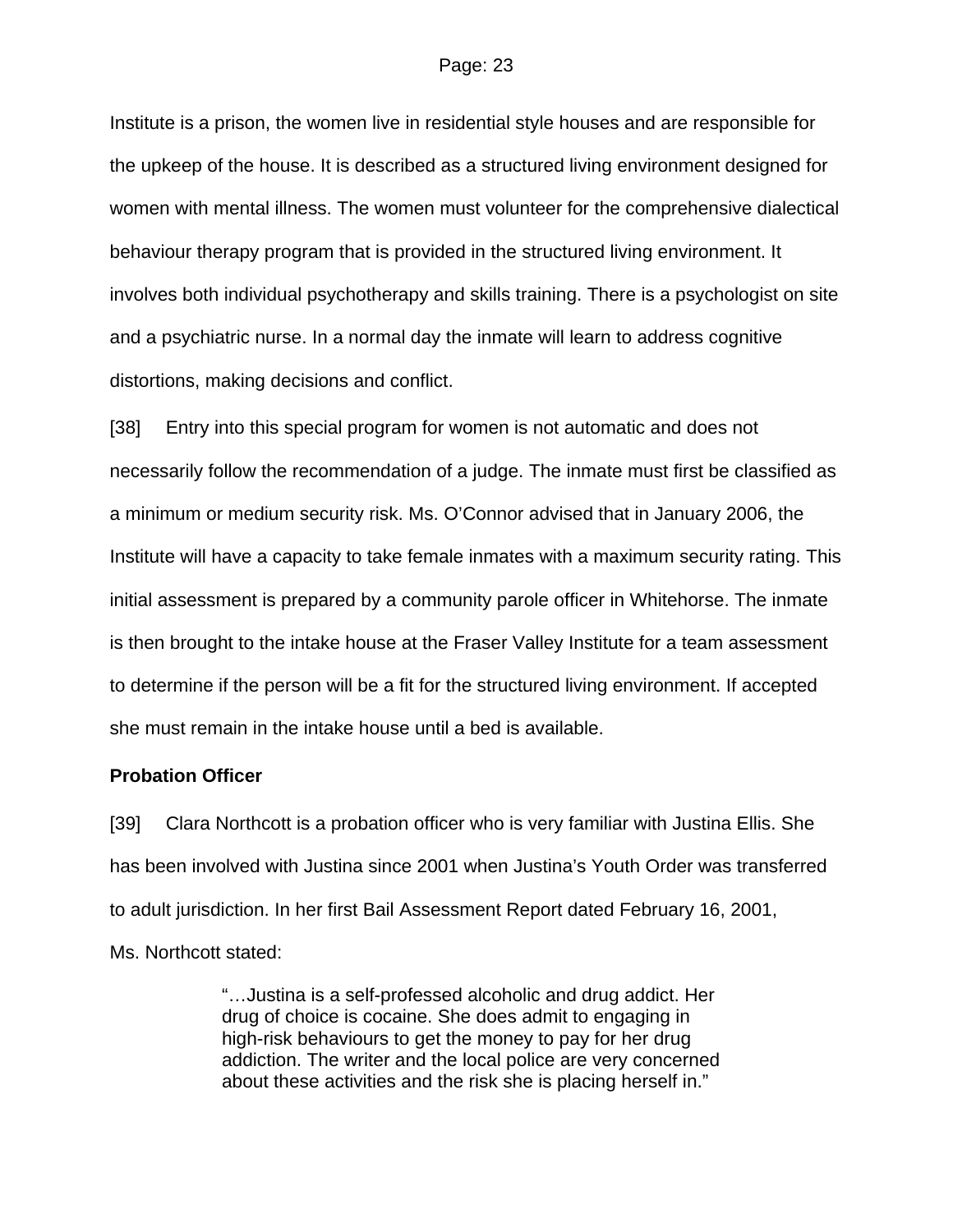[40] Justina attended the Nenqayni Treatment Centre at Williams Lake from August to December 2001 to treat her cocaine addiction. She received positive reports from the Treatment Centre. She returned to Whitehorse in December before an appropriate placement was arranged. On the day of her return and after being welcomed at a special luncheon by family members and support people, she was using both alcohol and cocaine.

[41] When asked about what kind of treatment Justina Ellis responds to, Ms. Northcott stated that Justina requires a structured supportive setting without the distraction of males. Ms. Northcott is of the view that Justina Ellis' interaction with males disrupts her concentration on her treatment. Ms. Northcott was familiar with the Fraser Valley Institute from discussions with Ms. O'Connor and reading the program material. Ms. Northcott supported the Dialectical Behaviour Therapy treatment program provided at the Fraser Valley Institute.

[42] Ms. Northcott is the person that conducts the classification of Yukon offenders sentenced to a penitentiary sentence. She believes that Justina Ellis, barring any last minute surprises, will be classified as a medium risk in the federal system thereby being an appropriate candidate for the structured living environment and Dialectical Behaviour Therapy on a long-term basis.

#### **Yukon Treatment**

[43] Sandy Bryce is the Acting Director of Community and Correctional Services as well as the Manager of the Victim Services/Family Violence Prevention Unit for the Yukon Department of Justice. She advised that the Government of Yukon has identified the need for a variety of adult residential facilities which can provide a stable supervised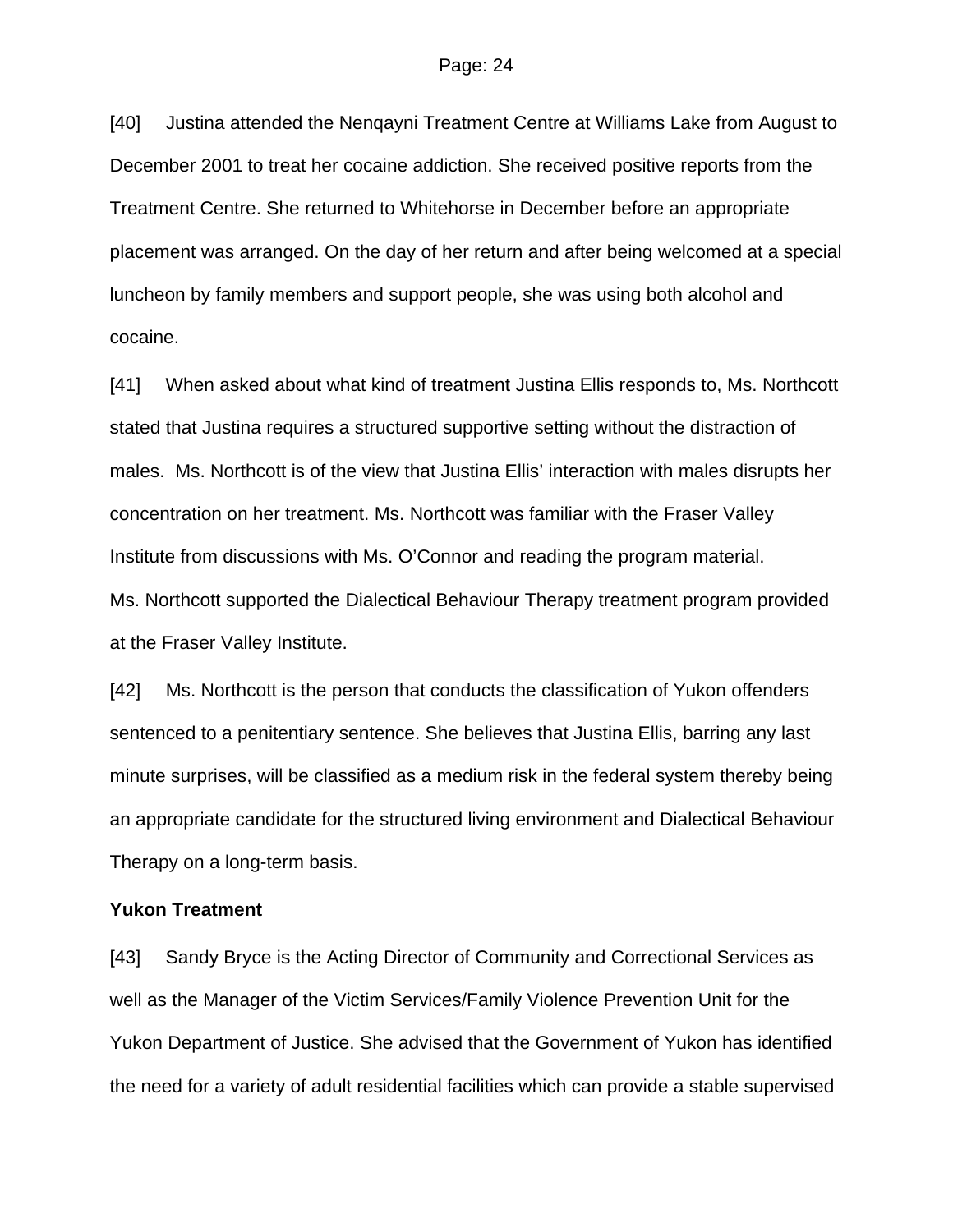#### Page: 25

environment for FAS offenders, offenders who require intensive mental health counselling and high risk offenders.

[44] At the time of Ms. Bryce's evidence, no such adult residential treatment facilities exist. In the 2006 – 2007 budget year, the Government of Yukon may hire a coordinator to arrange for partnerships or contracts with community groups to provide such supervised or structured residential facilities. However, no program funding has been proposed or established.

#### **CRIMINAL RECORD**

[45] In February 1998, Justina Ellis was convicted of assaulting a female person which involved biting the victim on the cheek.

[46] Since her conviction in November 1999 for criminal negligence causing bodily harm to her first child, Ms. Ellis has been convicted three times for being unlawfully at large in 2000. Her sentences were fifteen days, twenty-one days and sixty days. She has also been convicted of breaking and entering on two occasions, obstructing a peace officer and breaching a conditional sentence order.

[47] In November 2003, she was convicted of assaulting her common-law spouse, Tim Olson, as a result of stabbing him in the leg. She received a conditional discharge and six months probation. Based on her attendance for treatment for youth suicide prevention, her sobriety, her schooling at Yukon College and participation in counselling, the probation order was terminated early.

#### **VICTIM IMPACT AND REMORSE**

[48] Doreen Olson, Samara's paternal grandmother, is a spiritual teacher and healer. She said that she and her son Tim Olson have forgiven Justina for killing her child. They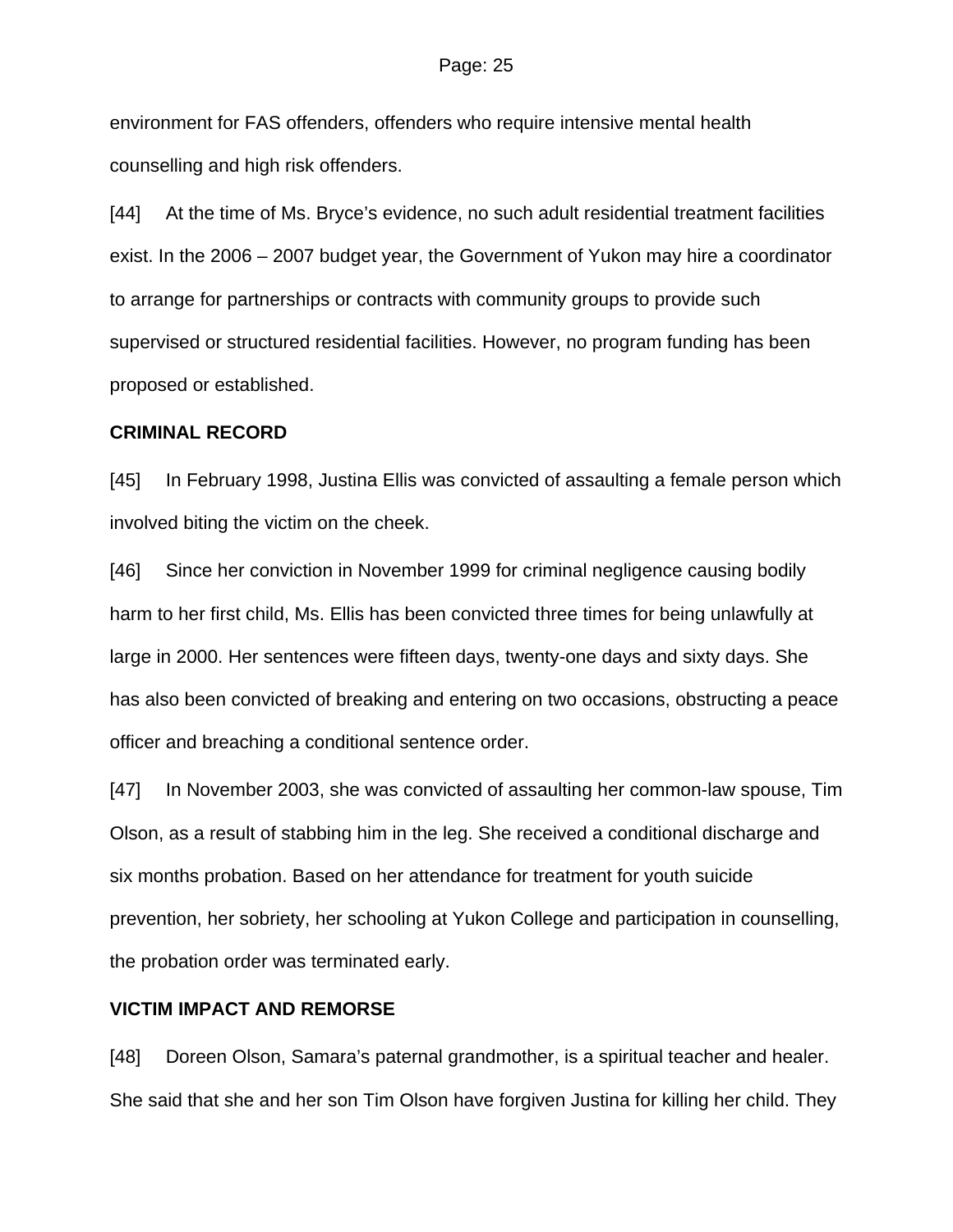only ask for more help and healing for Justina. She presented a gift of roses to Justina in court.

[49] Justina also expressed her remorse in a statement she read in court. She acknowledged the trauma, anger, confusion, sadness and grieving that she caused for the whole community. She stated that she was sorry for hurting Samara and taking her life.

#### **THE LAW OF SENTENCING**

[50] The fundamental purpose of sentencing is to achieve one or more of the objectives of denunciation of the unlawful conduct, deterrence of offenders and others, separation of offenders where necessary, rehabilitation of offenders, making reparation for the harm done to the community and the promotion of a sense of responsibility in offenders.

[51] It is also a fundamental principle that a sentence must be proportionate to the gravity of the offence and the degree of responsibility of the offender. This means that a sentence must be within the range of sentences imposed for similar offences and offenders and that the enormity of the tragic consequences of an offence should not distort the appropriate penalty.

[52] Sentences are increased or decreased within the appropriate range to take into account aggravating and mitigating circumstances. However, Parliament has directed that when an offender abuses a child, or abuses a position of trust, that shall be deemed to be an aggravating circumstance.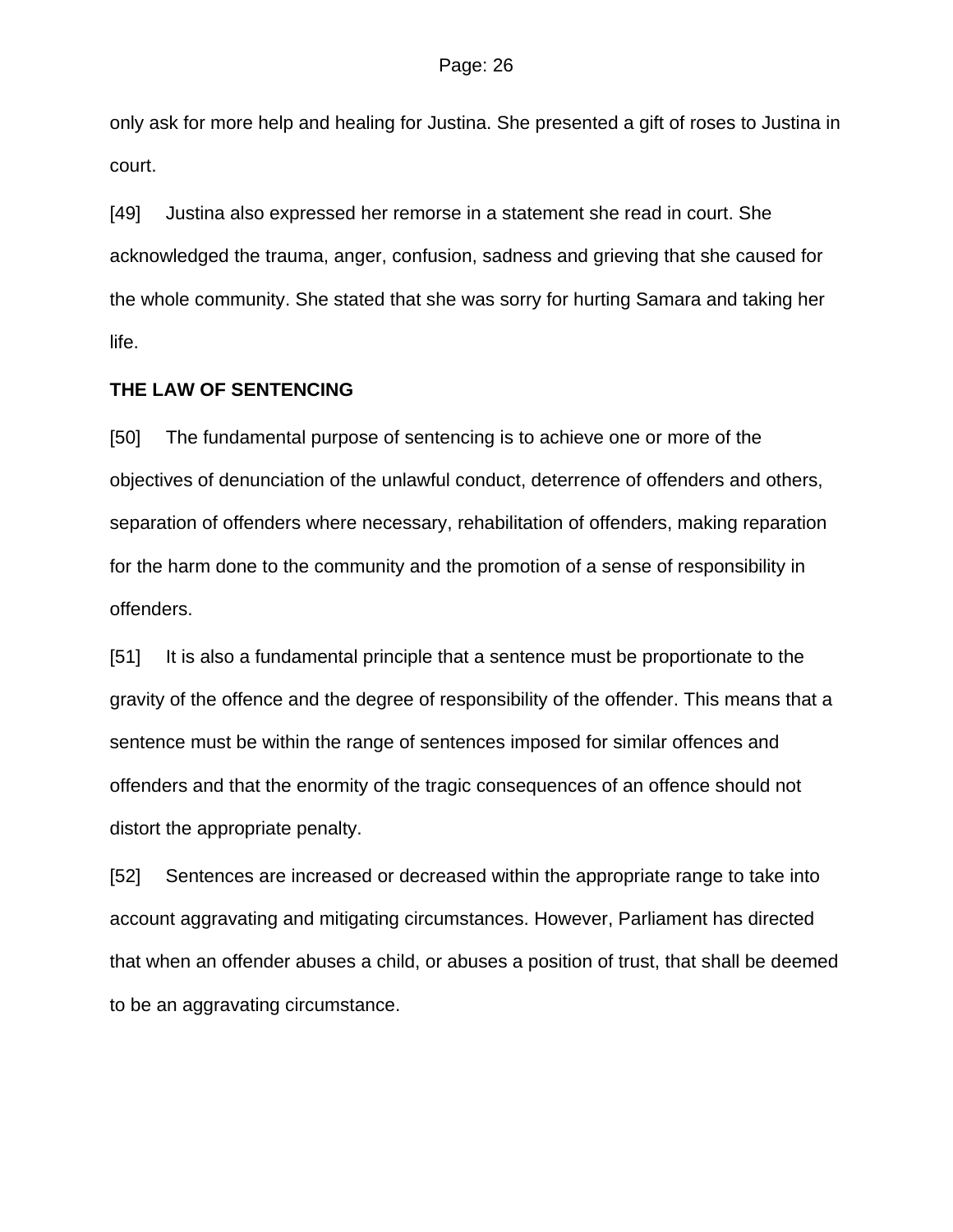#### Page: 27

[53] Parliament has also directed judges to take into consideration all available sanctions other than imprisonment that are reasonable in the circumstances, with particular attention to the circumstances of aboriginal offenders.

[54] In this case, a conditional sentence to be served in the community was not put forward as a viable option. Given that Ms. Ellis poses a moderate to high risk for future acts of violence, a conditional sentence is not appropriate.

[55] However, the principles set out in *R.* v. *Gladue*, [1999] S.C.J. No. 19 apply. Those principles are well summarized in paragraph 93 of that decision and require a judge to undertake the sentencing of aboriginal offenders differently because the circumstances of aboriginal people are unique. In this case, those circumstances undoubtedly include the abuse that occurred to parents and relatives of Justina Ellis who attended residential schools. Although no evidence was led on that issue, the dysfunction from residential schools may be felt by following generations. Thus, a jail sentence for an aboriginal person may be less than for a non-aboriginal offender.

[56] However, the *Gladue* case also stated at paragraph 93 (13):

"It is unreasonable to assume that aboriginal peoples do not believe in the importance of traditional sentencing goals such as deterrence, denunciation, and separation, where warranted. In this context, generally, the more serious and violent the crime, the more likely it will be as a practical matter that the terms of imprisonment will be the same for similar offences and offenders, whether the offender is aboriginal or non-aboriginal."

[57] This case falls into a very special category: crimes of substantial violence against helpless children. No one is more vulnerable in our society than a young child. I can do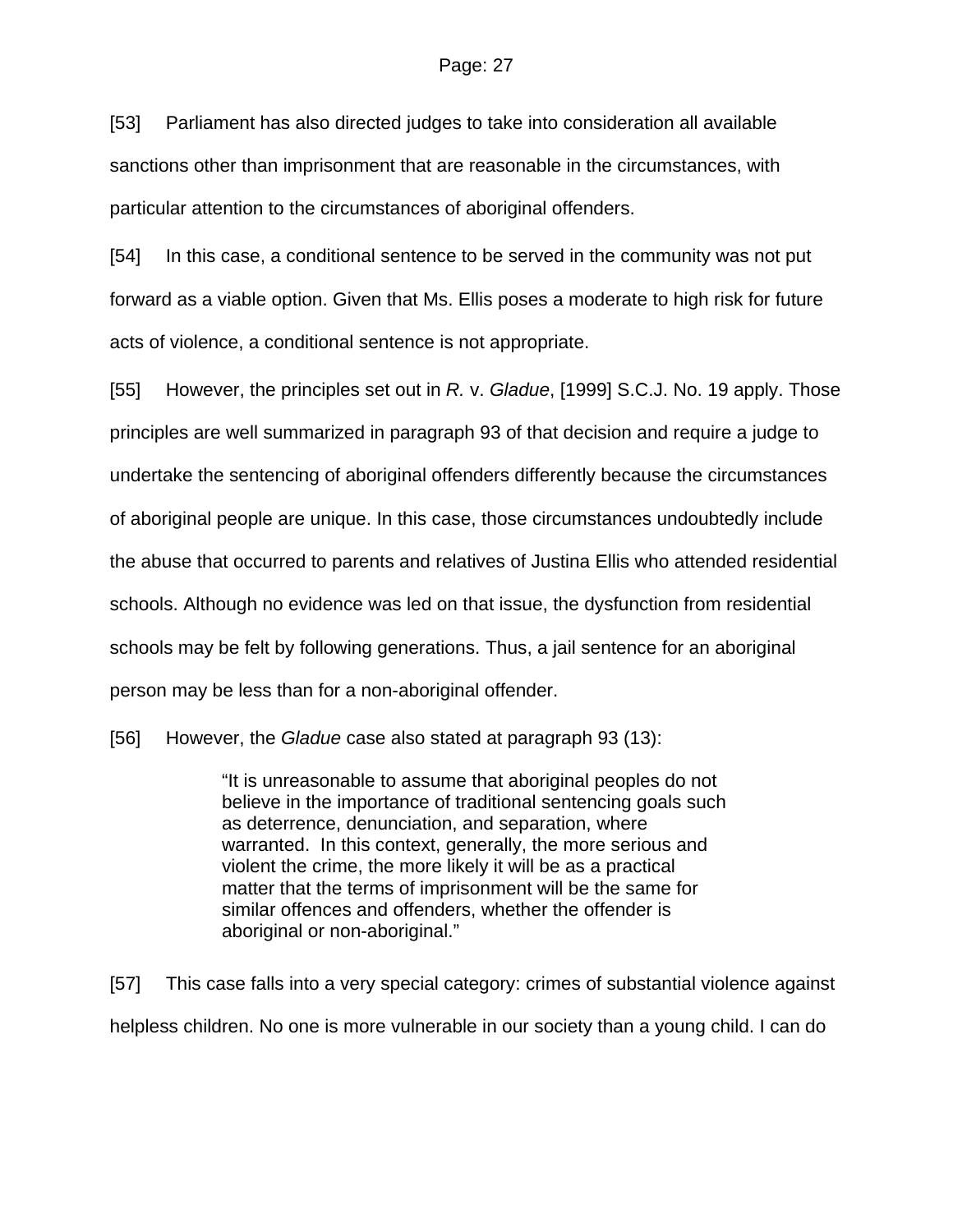no better than to repeat the words used in *R.* v. *K.K.L.*, [1995] A.J. No. 434 at

paragraphs 28 and 30:

"Serious crimes of violence against defenceless children warrant a strong and firm response from the courts. Children are amongst the most vulnerable in our society. And in our society, parents occupy a position of trust vis a vis their children. The existence of that fiduciary relationship lies at the heart of both the parent-child relationship and the family unit. Therefore, where a parent or someone who stands in a trust relationship to a child abuses a child, that will be an aggravating factor in sentencing. [I do not here intend to be taken as commenting on the specific category of infanticide recognized by Parliament in the Criminal Code. Entirely different considerations influence sentencing for that offence.] This trust relationship and children's vulnerability also explain why a parent who kills his or her child as a result of child abuse cannot generally expect to be treated more leniently on sentencing than a stranger entrusted with the care of a child. This is so despite the fact that a parent must live with the knowledge that he or she has killed their child.

…

The imposition of a denunciatory sentence is designed to express society's absolute repudiation of child abuse which has led to death: R. v. Isch (1981) [22 C.R. \(3d\) 106](http://ql.quicklaw.com/servlet/qlwbic.qlwbi?qlsid=C1KjkZMAYbvXTFwg&qlcid=00002&qlvrb=QL002&UGET=Q0116793,BCJH) (B.C.C.A.). However, a denunciatory sentence also serves another legitimate purpose by affirming and validating two of society's core values: respect for human life and dignity and special protection for those most vulnerable to abuse [,] children. [On this latter point, see R. v. Hagger (1982) [69](http://ql.quicklaw.com/servlet/qlwbic.qlwbi?qlsid=C1KjkZMAYbvXTFwg&qlcid=00002&qlvrb=QL002&UGET=Q0107249,CCC%20)  [C.C.C. \(2d\) 76](http://ql.quicklaw.com/servlet/qlwbic.qlwbi?qlsid=C1KjkZMAYbvXTFwg&qlcid=00002&qlvrb=QL002&UGET=Q0107249,CCC%20) (Alta. C.A.)]. That is why the sentence imposed must bear some proportional relationship to the harm done as a result of the parent's actions. The sentence should not trivialize the fact that a child's life has been ended by the person that child was entitled to look to for love and care. Instead, the sentence imposed should signal to all the value that society places on human life and the need to protect children from abuse whether at the hands of strangers or worse yet, their parents. Otherwise, one rightly risks a loss of public confidence in the administration of justice. This point was made by this Court almost twenty years ago. It is no less valid today than it was then."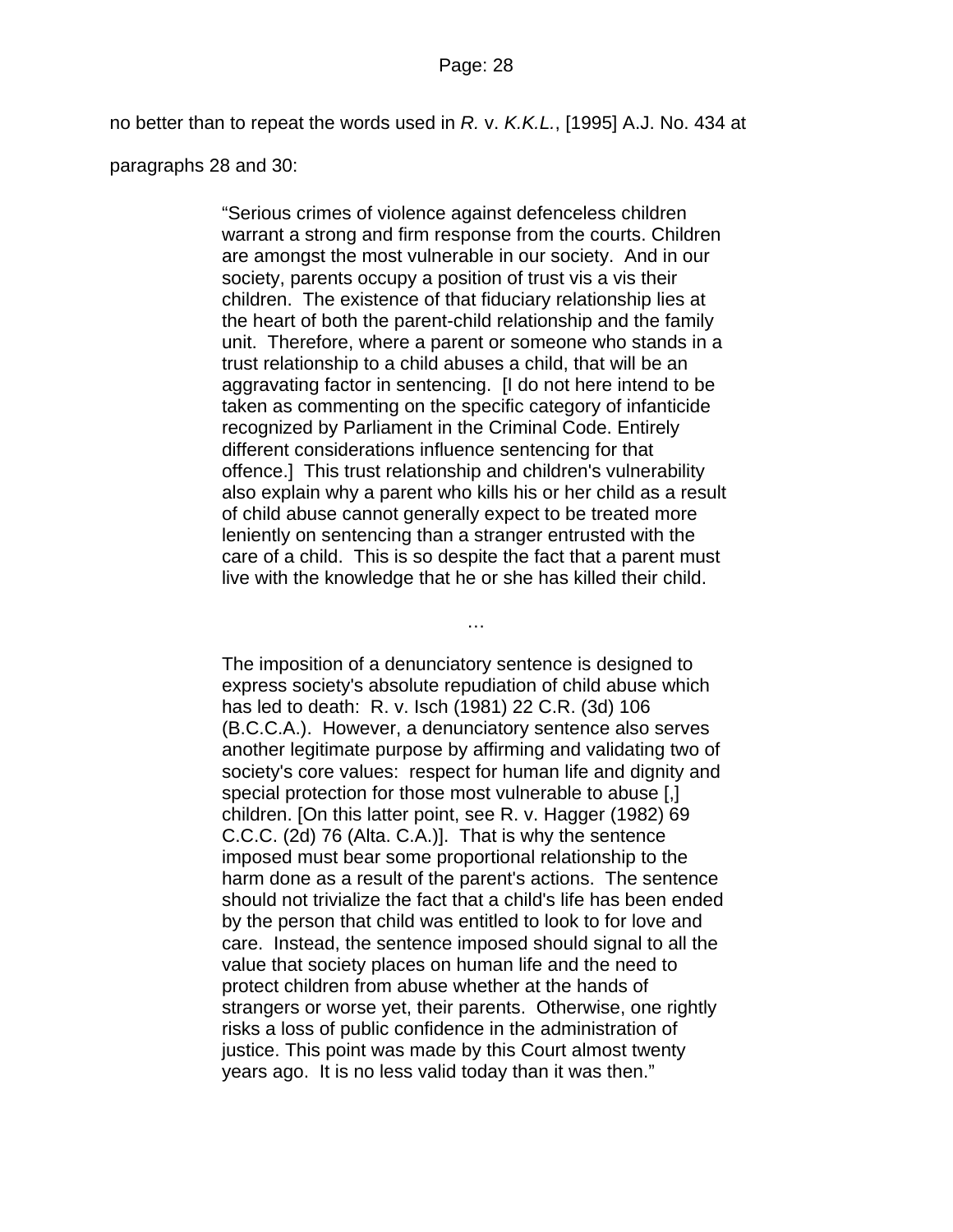[58] The specific facts in *R.* v. *K.K.L.* are that K.K.L. was the father of a nine-month-old baby daughter. He had a low level of frustration tolerance and while changing his child's diaper, he "lost it" when she was wiggling away and put her on the floor with a substantial degree of force causing multiple skull fractures and lethal brain injuries. His act was impulsive and he was genuinely remorseful. He also pled guilty to manslaughter and had no related record. He had no other psychological problems, abnormalities or frailties that would mitigate the sentence. He was sentenced to four and one-half years of imprisonment.

[59] Defence counsel has submitted that principles that apply to infanticide sentencing should apply here. Infanticide requires a finding that the mother is not fully recovered from the effects of giving birth to the child and as a result her mind is disturbed. Justina Ellis was not charged with infanticide nor do the facts support it. I will treat this as a sentencing for the offence of manslaughter to which Justina Ellis pled guilty after a preliminary inquiry and with the advice of counsel.

[60] To show the range of sentences for manslaughter of infant children, the case of *R.* v. *Isch* (1981), [22 C.R. \(3d\) 106](http://ql.quicklaw.com/servlet/qlwbic.qlwbi?qlsid=C1KjkZMAYbvXTFwg&qlcid=00002&qlvrb=QL002&UGET=Q0116793,BCJH) (B.C.C.A.), previously referred to in *R.* v. *K.K.L.,* must also be considered. This case is clearly in the more severe end of the range. Isch was living with the mother of an eight-month old child. He had previously assaulted the child on two occasions because the child was crying. On this occasion, while the mother was in the shower, he shook the baby to death. He was not drunk and he was sentenced to twelve years in prison.

[61] *R.* v. *Sinclair*, [1997] M.J. No. 455 (Man.C.A.) is a case with some similarity to the case at bar. A twenty-three-year-old aboriginal mother had four children in her care.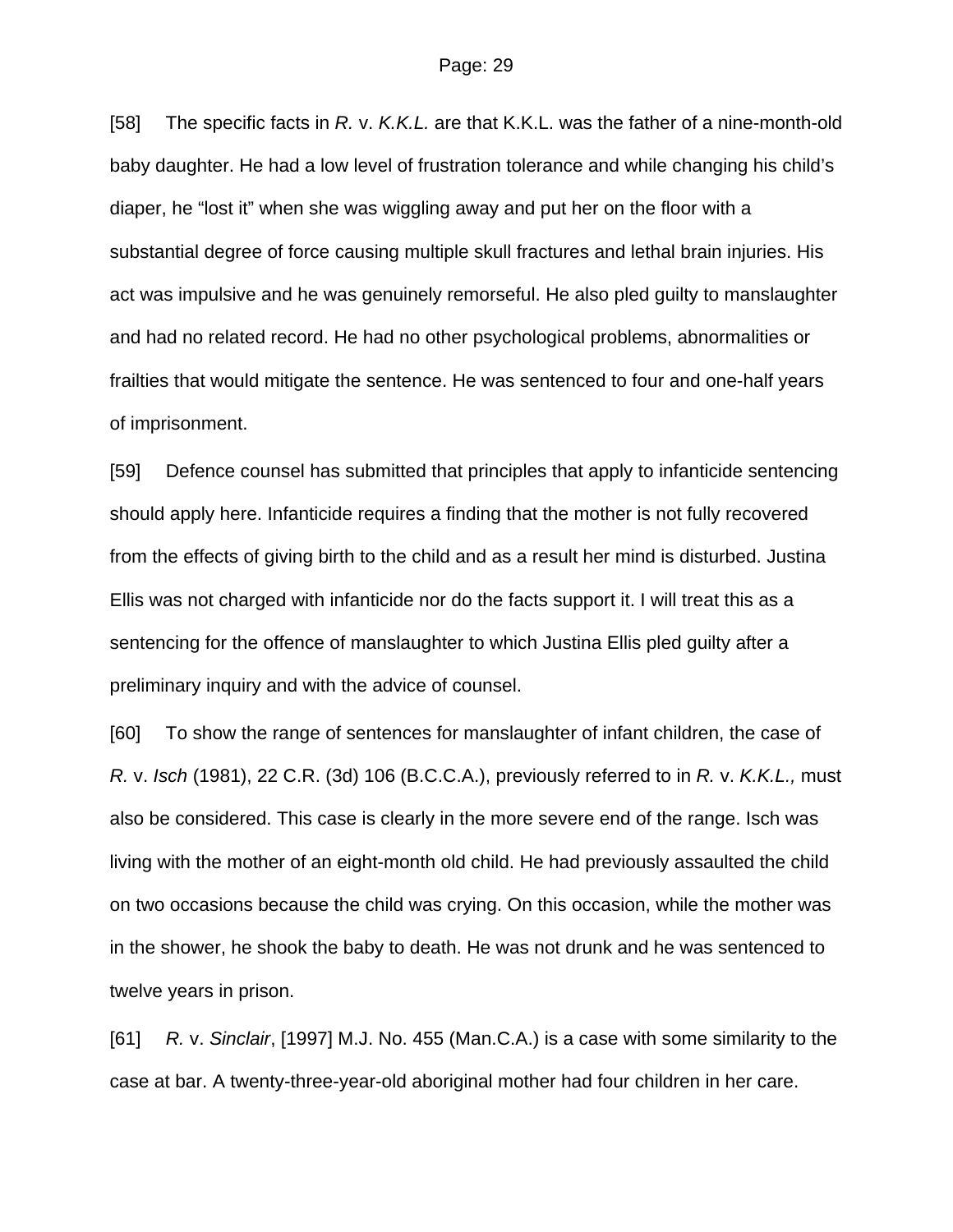Three of them were taken into care by child protection authorities and ultimately returned to her care. The fourth child was a nine-month old baby girl of her common-law husband. Ms. Sinclair was not the birth mother of this child who was allowed to stay in her care. There was no obvious cause for the offender's conduct. She gave in to an impulse to violently shake the nine-month old child causing her death. She had a Grade Eight education and was described as having "a mild form of fetal alcohol syndrome". She was abandoned by her mother and raised by an abusive older couple. She was sexually abused by her grandfather and became a prostitute. A psychiatrist described her as "profoundly dysfunctional" and unable to deal responsibly with others, particularly children. She had no semblance of self-esteem and could not cope with the stresses and frustrations of life. She also had an abusive spouse who also had some responsibility for the death of the child. She had no related offences.

[62] The trial judge sentenced her to seven years. The Manitoba Court of Appeal reduced her sentence to five years considering her dysfunctional state, remorse and nine and one half months of pre-sentence custody.

[63] I acknowledge that there are numerous cases of manslaughter of children that fall within and sometimes less than the range of the cases I have cited. At the end of the day, "the determination of a just and appropriate sentence is a delicate art which attempts to balance carefully the societal goals of sentencing against the moral blameworthiness of the offender and the circumstances of the offence, while at all times taking into account the needs and current conditions of and in the community". See *R.* v. *C.A. M.,* [1996] S.C.J. No. 28 at paragraph 91.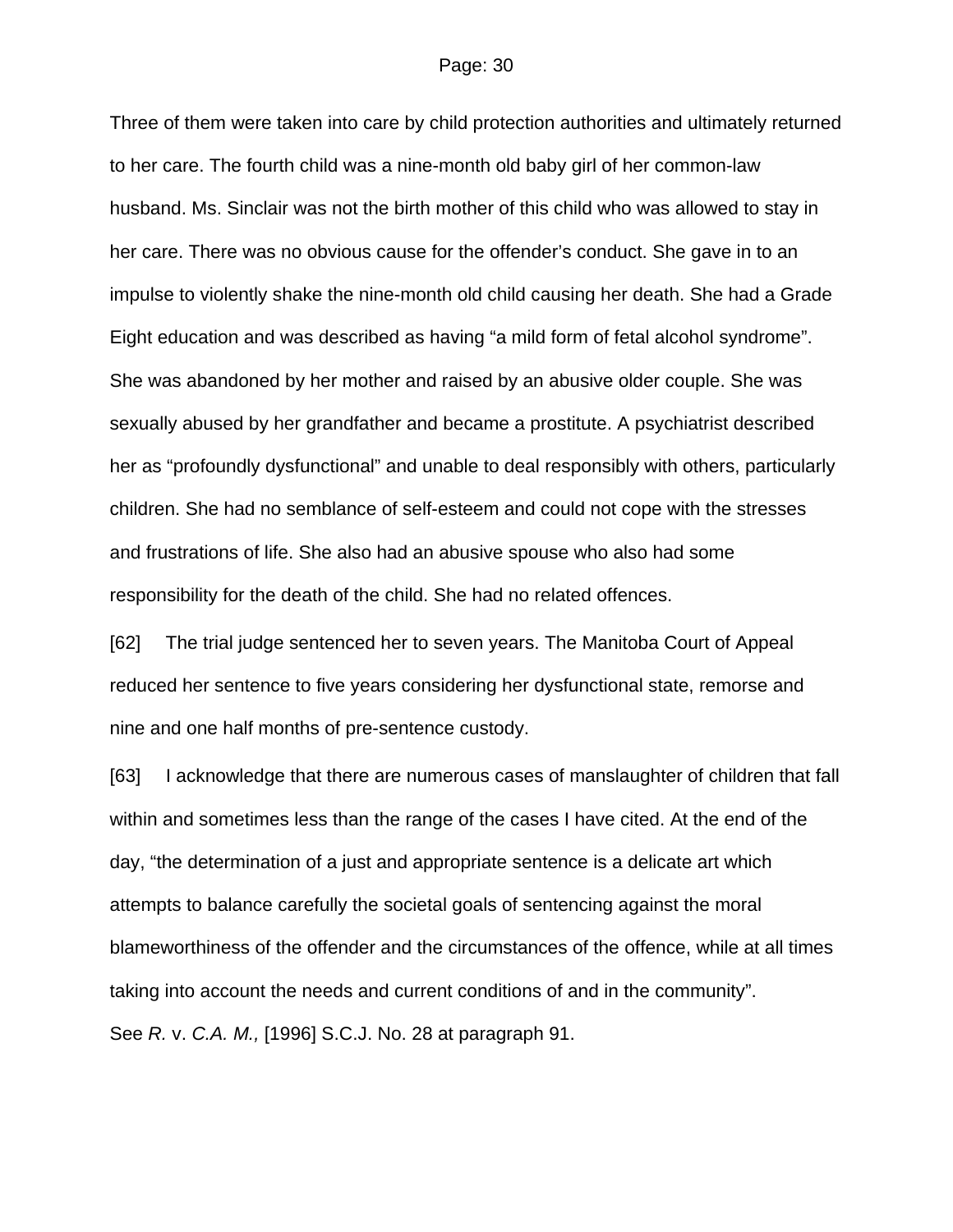[64] There is a further aspect of sentencing that must be considered. Rehabilitation of

an offender is an important objective in sentencing. However, it should not be the driving

factor in determining the length of a sentence. In the recent decision in *R.* v. *D.W.H.*,

2005 BCSC 247, Romilly J. provides a useful summary on the subject.

[65] In *R.* v. *Hynes* (1991), 64 C.C.C. (3d) 421 (NfldCA), the accused was convicted of

mischief for throwing rocks at his neighbour's house. The accused had a lengthy

criminal record and suffered from a mental illness. It was a serious matter because the

accused was under a probation order at the time prohibiting him from contact with his

terrified neighbours. In reducing his sentence from the maximum of two years to one

year of imprisonment, the court noted at page 429 that:

"The principle, however, seems to be established that the prison system should not be used as a health institution. A psychiatric condition may warrant a shorter term than is usual but does not justify a term that goes beyond an acceptable range."

[66] The court went on to say:

"Deterrence is not a pertinent factor in a case such as this; rehabilitation is. While deterrence generally indicates a longer prison term and rehabilitation a shorter prison term, rehabilitation in this case seems more readily available to the appellant in custody than out."

[67] In the case of *R.* v. *Patey*, [1999] N.J. No. 191, Mr. Patey was convicted of assault. He had been admitted to psychiatric institutions thirty-four times and had a very lengthy criminal record. In addition, he had a psychiatric history of antisocial personality disorder, alcohol and drug abuse, plus an unconfirmed diagnosis of paranoid schizophrenia. His effective sentence was four years with eighteen months credit for presentence custody. Barry J. summed it up at paragraph 32 as follows: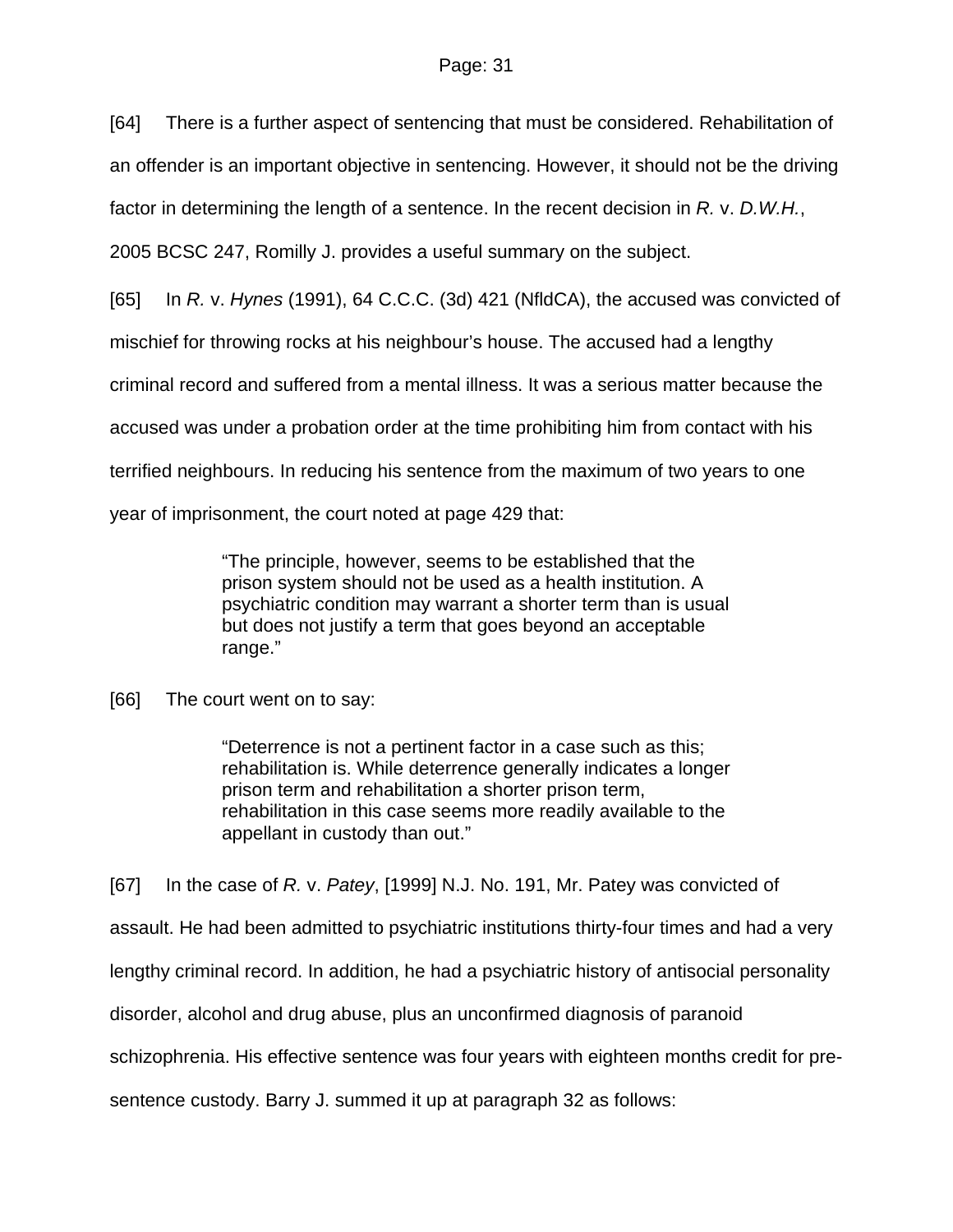"I conclude the protection of society has to be the primary objective of sentencing in this case. Patey presents a continuing danger to the community as long as he continues in his past pattern of behaviour. I am satisfied, however, that society will not be protected merely by imprisoning Charles Patey without treatment and having him released upon the general public when his sentence is completed. If rehabilitation is at all possible, this will be the best way of ensuring the protection of the public. …"

[68] To conclude, rehabilitation is an important factor in any fit and proper sentence but it must be consistent with the objectives of denunciation, deterrence and separation or protection of society. In other words, a sentence must be fit and proper for the offence and the offender and cannot be lengthened merely to ensure that the offender receives adequate psychiatric treatment.

## **THE POSITION OF THE CROWN**

[69] The Crown submits that a fit sentence is a seven-and-one-half year penitentiary term with a credit of two for one for pre-sentence custody, resulting in a sentence of five years. Crown and defence counsel have agreed that the pre-sentence custody should be credited on a two for one basis. While I usually prefer to hear evidence on the issue of credit for pre-sentence custody, I am prepared to accept this recommendation based on the fact that Justina Ellis spent almost half of her pre-sentence custody in some form of segregation. I also take into account the fact that there is no programming available for the intensive psychotherapy and dialectical behaviour therapy that she requires. She has been in pre-sentence custody for fifteen months and should receive thirty months credit.

[70] The Crown submits that this is a brutal beating of a defenceless child and involves a tremendous breach of trust. The Crown acknowledges significant mitigating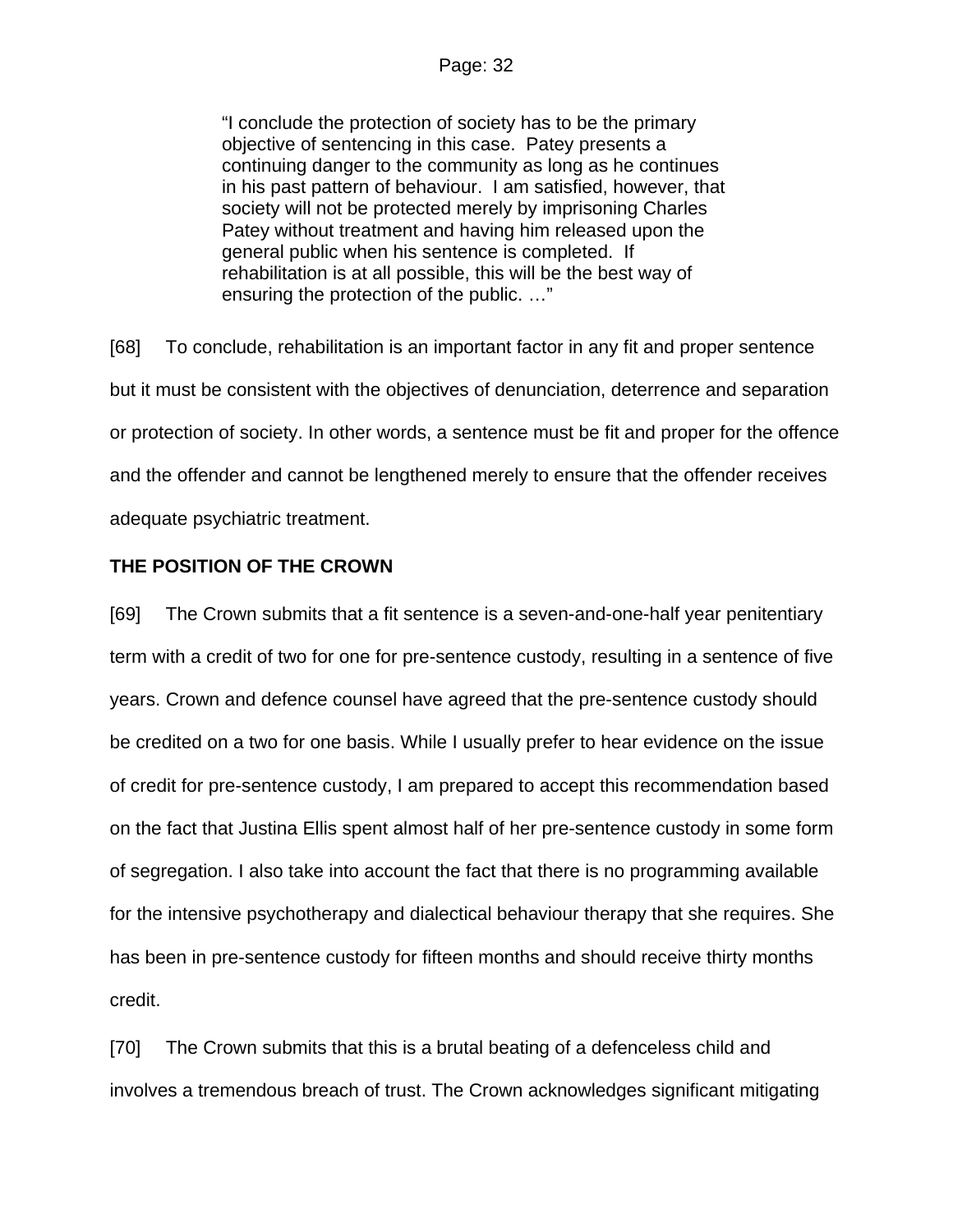factors such as Ms. Ellis' guilty plea, her youth, remorse, tragic background and diagnosis of Fetal Alcohol Syndrome and Borderline Personality Disorder. However, the Crown's view is that the aggravating factors of the brutal beating of her child, her prior criminal history involving her first baby and other assaults, the breach of trust and her moderate to high risk for future violence, dictate a sentence that has significant deterrence, denunciation and separation from society both for the danger she poses and for her rehabilitation.

#### **THE POSITION OF THE DEFENCE**

[71] The position of defence counsel is that after the credit for pre-sentence custody, Justina Ellis should receive a penitentiary sentence of two years followed by three years of probation. While acknowledging the aggravating factors of the case, the defence submits that Justina Ellis has a reduced moral culpability because of her Fetal Alcohol Syndrome and Borderline Personality Disorder diagnosis.

[72] Counsel submits that Ms. Ellis is very immature and like a thirteen-year-old. She is unable to grasp the connection between cause and effect, which coupled with her impulsivity and the normal stresses of childbirth overwhelmed her completely. Counsel stresses that Ms. Ellis is not a monster who kills babies but rather a highly disabled and needy young woman who has good prospects for rehabilitation with abstinence and Dialectical Behaviour Therapy. Counsel submits that a rehabilitation and restorative approach should prevail based on Ms. Ellis aboriginal background and the diminished culpability based upon her significant disabilities.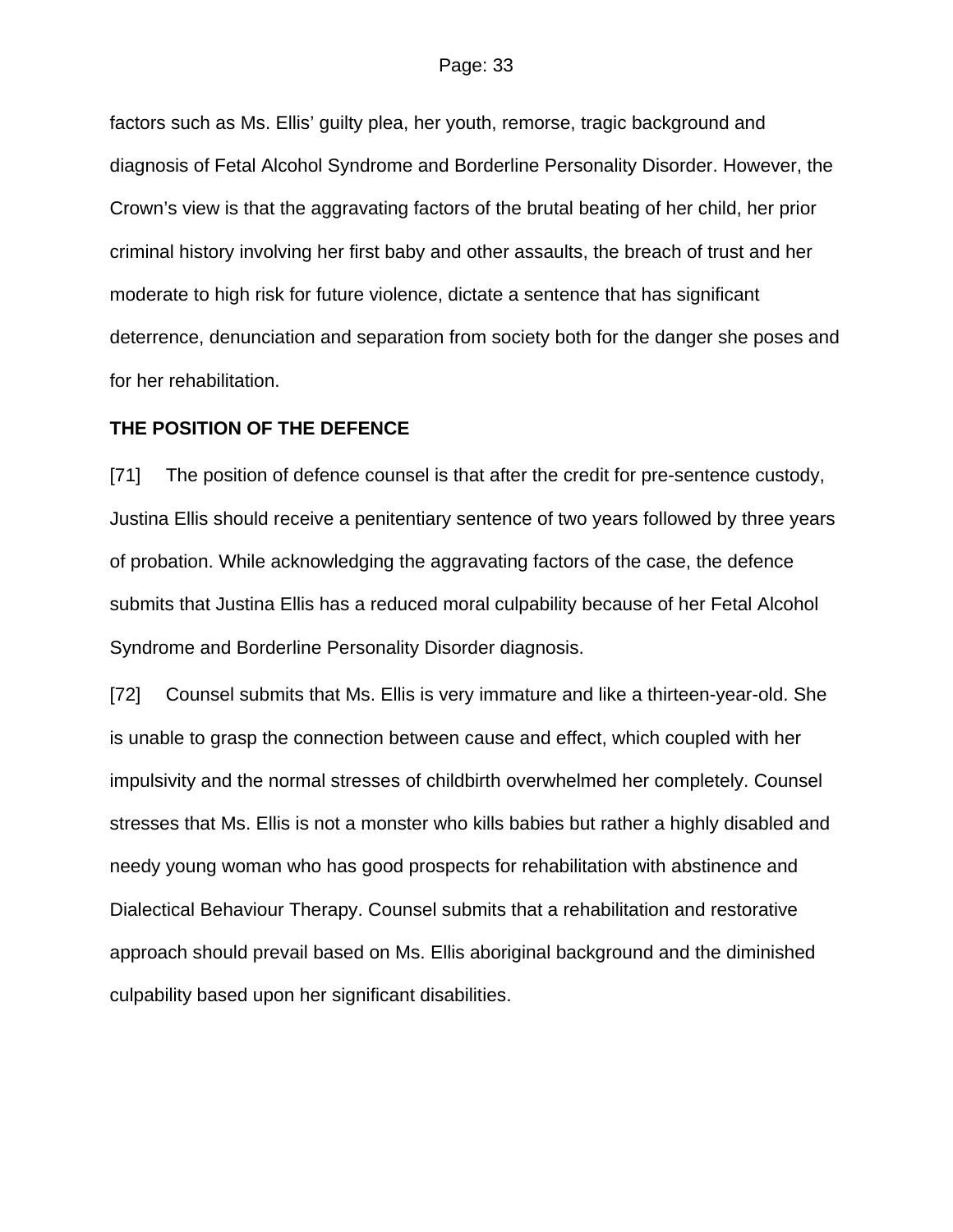[73] Defence counsel submits that the sentences for infanticide are more appropriate and that the absolute maximum sentence that Justina Ellis should receive is five years less her agreed upon credit for pre-sentence custody.

#### **DECISION**

#### **Treatment versus Punishment**

[74] My view of the expert evidence is important to understand this sentence decision. Each expert has his own sphere of expertise. Dr. Asante is an expert in the diagnosis of FAS and he made recommendations based on that diagnosis. Dr. Lohrasbe is a forensic psychiatrist with expertise in psychiatric diagnosis and risk assessment.

[75] Dr. Asante diagnosed Justina Ellis as FAS, partial, among other disorders. He was of the opinion that her violence was explained by the fact that she had an I.Q. that was "not overly low" coupled with her FAS. In other words, his opinion was that persons with lower I.Q.s coupled with FAS are not usually so violent. When Dr. Asante was advised of the Borderline Personality Disorder diagnosis of Dr. Lohrasbe, he agreed that the BPD diagnosis might also explain Ms. Ellis' violence. It is also my understanding from Dr. Asante's evidence that a diagnosis of FAS means brain damage has occurred from pre-natal alcohol exposure. The brain damage that has occurred is permanent. However, the functioning of the FAS person can be managed by long-term close supervision to empower the FAS person to control their behaviour. The thrust of Dr. Asante's recommendations is that Justina Ellis will not benefit from harsh punishment. I understand this recommendation to mean that a long period of incarceration with the objective of deterrence has little if any impact on an offender with FAS. However, Dr.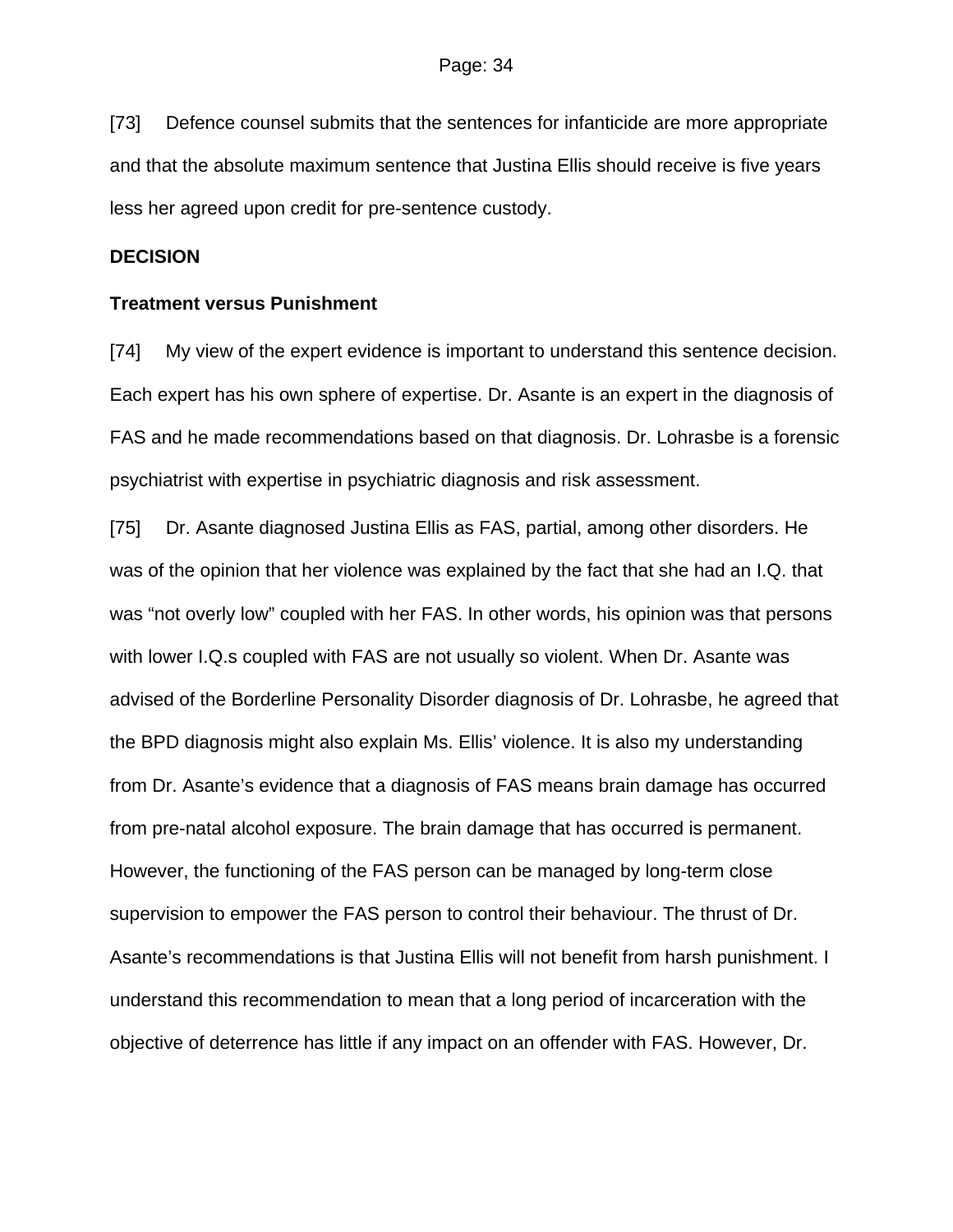Asante does recommend that Justina Ellis receive continued long-term psychiatry and mental health intervention and follow-up.

[76] I fully agree with his view that offenders with brain damage need special treatment and consideration in the prison system to ensure that they are not set up for failure nor subject to victimization. In my view, the Fraser Valley Institute in the federal penitentiary system provides the only structured living environment that may be able to accomplish these objectives.

[77] Dr. Lohrasbe stated that the violence of Justina Ellis towards her two infant children was "unlikely to be a coincidence". He concluded that intoxication was "the immediate and crucial contributor to her violence". Dr. Lohrasbe also stated that her BPD had a "central role in her violence".

[78] I conclude that Dr. Asante and Dr. Lohrasbe are in complete agreement that Ms. Ellis' cognitive deficits from FAS will require supervision and management for years. I also accept Dr. Lohrasbe's opinion that intoxication or substance abuse and BPD play a central role in the violence of Justina Ellis. I am of the view that the facts support this opinion. Dr. Asante does not necessarily disagree with this view although his initial assessment was that her violence was caused by having a "not overly low" I.Q.

[79] Dr. Lohrasbe considers Justina Ellis to be a moderate to high risk for future violence for the foreseeable future. He does not consider her to be a hopeless case but rather amenable to treatment and rehabilitation if she can maintain abstinence from drugs and alcohol. It is significant that without abstinence, it is unlikely that any treatment strategy will be effective. I find Dr. Lohrasbe's risk assessment very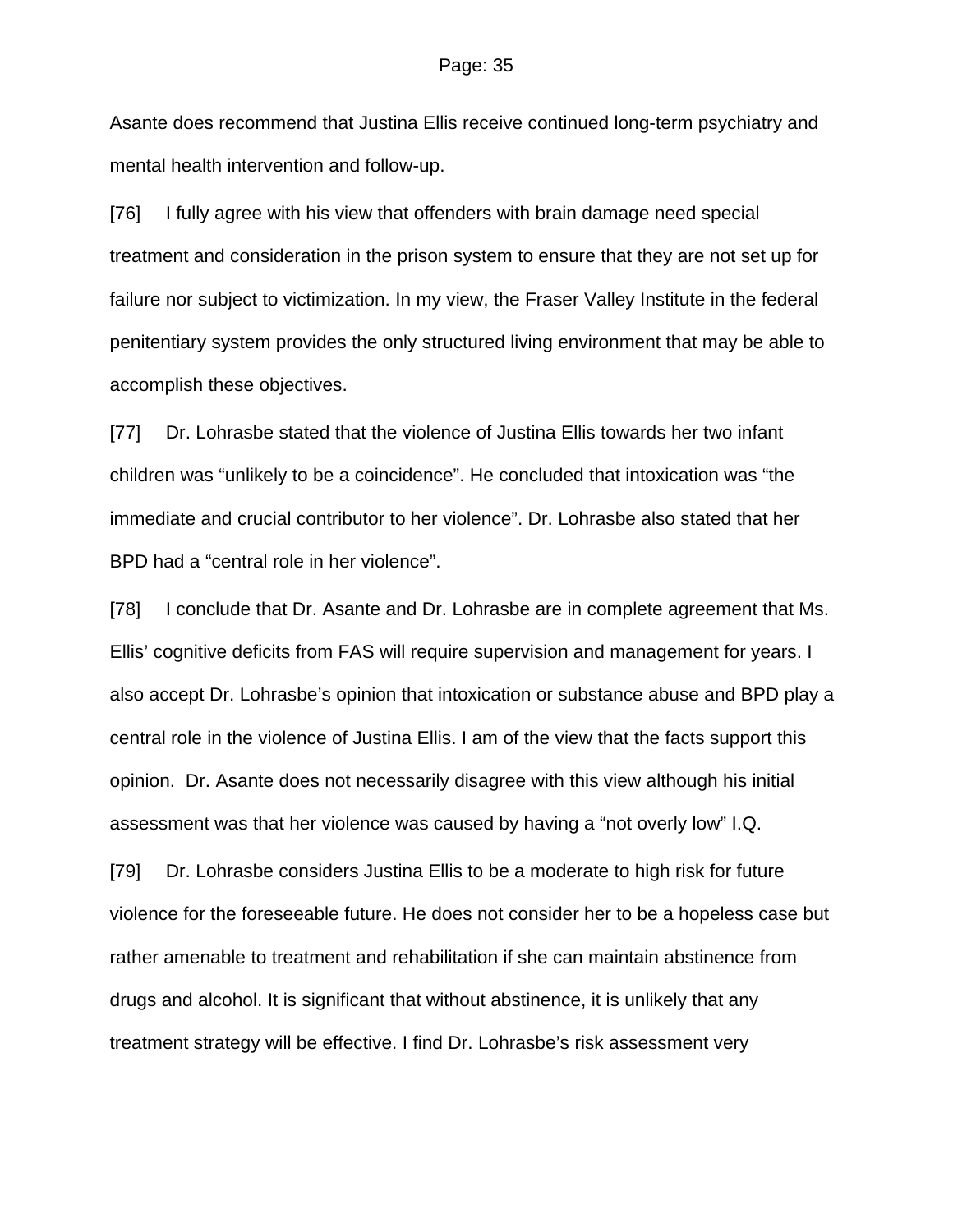#### Page: 36

persuasive, in particular, his opinion that it would be unrealistic to anticipate dramatic change in her potential for violence in the foreseeable future.

[80] Another feature of the proposed treatment strategy is that it must be intensive and because of her FAS and BPD, it must be lifelong. Clearly, Ms. Ellis should never be permitted to have children in her care unless the authorities are prepared to provide her with twenty-four hour supervision, seven days a week. Given her propensity for violence on adults, a child of any age is not safe and secure in her care. She should be discouraged from ever having children again. In the event she does have children, there are only two options; remove the child from her care or provide adult supervision twentyfour hours a day, seven days a week.

#### **Aggravating Circumstances**

[81] The killing of a child, not to mention one's own child, is a very aggravating circumstance. Children are helpless and dependent entirely on the care and nurturing of their parents. This offence involves the violent abuse of a child and a most serious breach of trust.

[82] It is also an aggravating factor that there was considerable violence used against Samara causing a complex fracture of her skull, eighteen rib fractures, as well as brain and eyeball injuries. There was no medical assistance sought at any time and when Samara stopped breathing, Ms. Ellis placed her in a garbage bag and concealed her body in a garbage can.

[83] It is also an aggravating feature of this crime that Ms. Ellis has a criminal record that involves a previous incident of serious child abuse against her first daughter which involved a skull fracture. That daughter is now in the care of her paternal grandparents.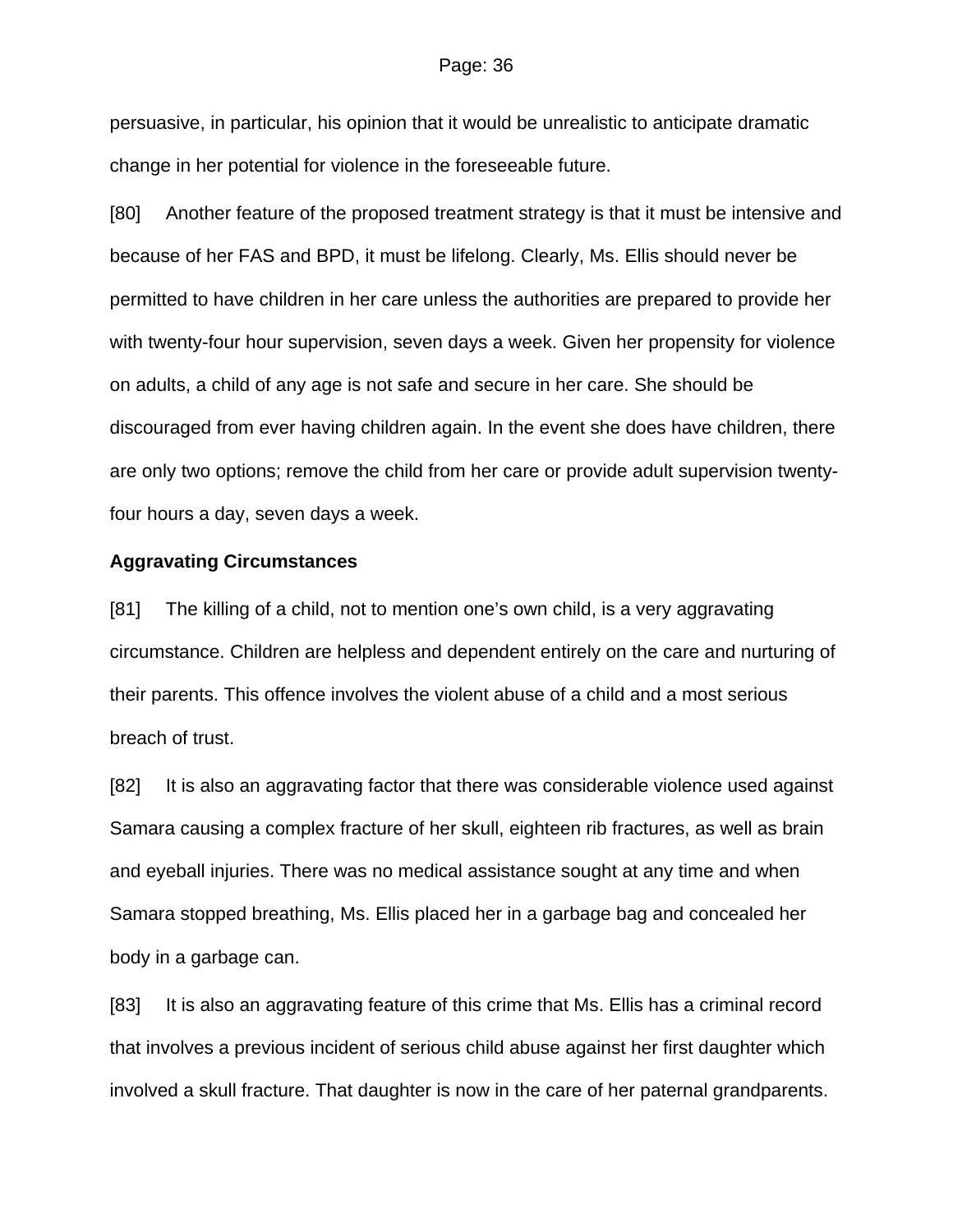[84] Her criminal record is not limited to violence against helpless children. She has been convicted of a vicious assault involving the biting of the cheek of a female person as well as an assault on her spouse, the father of Samara, by stabbing him in the leg with a knife.

#### **Mitigating Circumstances**

[85] The mitigating circumstances are extensive. She has pled guilty after the preliminary hearing. Although she was initially untruthful with the police and attempted to avoid detection of her crime, she quickly became cooperative with the police.

[86] A significant mitigating feature of her circumstances is that she suffers from Fetal Alcohol Syndrome and Borderline Personality Disorder. There is no doubt that these disorders reduce but do not eliminate her moral culpability.

[87] Her tragic background is a mitigating circumstance as well. She has suffered from parental neglect in childhood. She became an alcoholic at age twelve and has been involved in high risk behaviour including intravenous drug use and self-mutilation.

[88] She has also expressed remorse and accepted responsibility for her offence.

### **THE SENTENCE**

[89] Denunciation of the killing of a child is certainly an important objective. Children are the most helpless victims in our society and deserve the utmost protection. Nevertheless, the enormity of this tragic killing of a helpless child cannot overwhelm the necessity of imposing a fit and fair sentence for Justina Ellis.

[90] Deterrence to others is important, but deterrence of Ms. Ellis is not a significant factor as it is doubtful that it has any impact because of her memory deficits.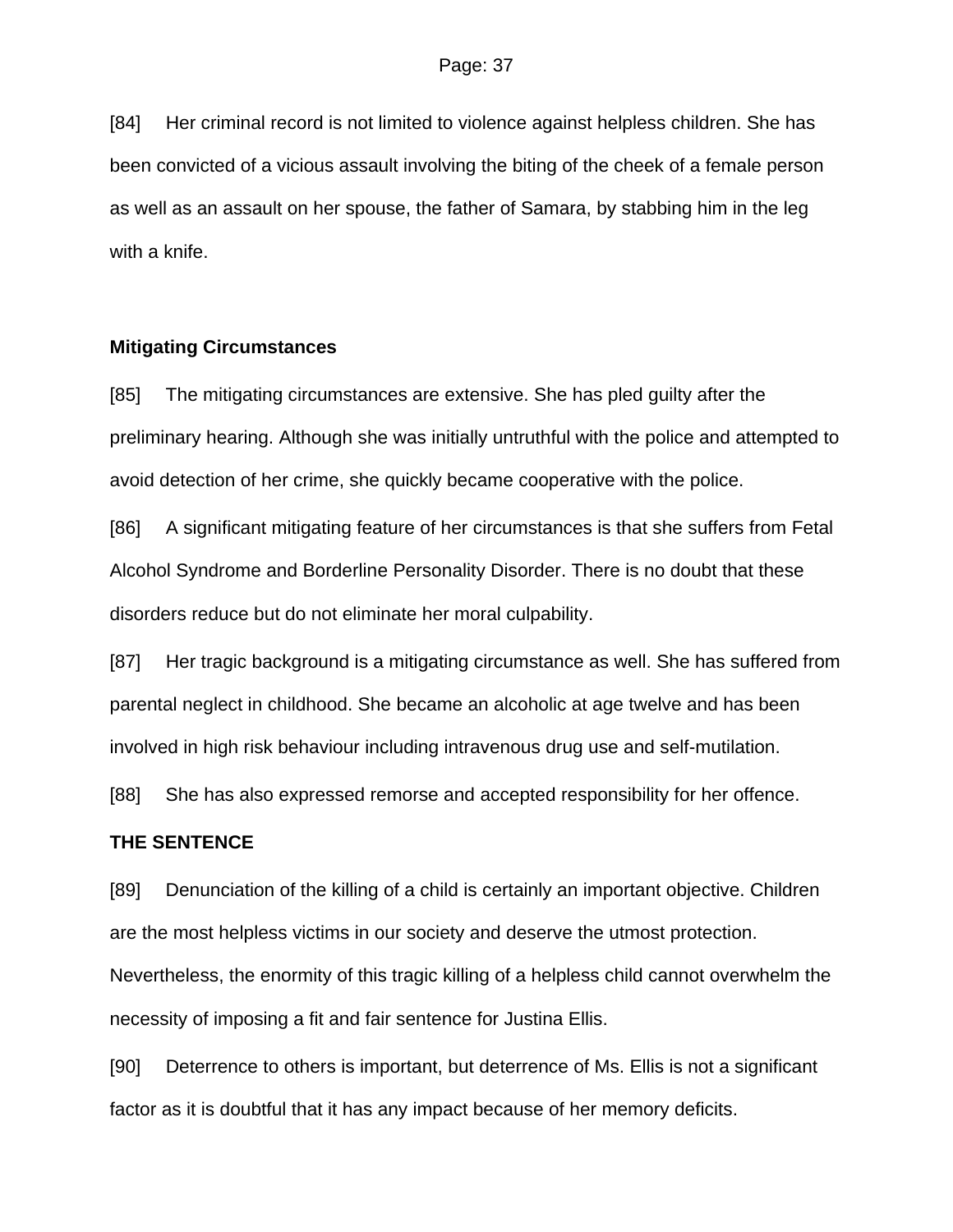[91] Rehabilitation is an important objective because it not only helps Ms. Ellis in refraining from her high risk activities, it also provides protection to society from her propensity for violence. Despite the fact that she has had a great deal of treatment and professional support, she still presents a danger to society even when appearing to cope with the stresses of child care.

[92] There is no dispute that a penitentiary sentence is appropriate for Ms. Ellis. I place great weight on the evidence of her probation officer who has firsthand knowledge of Justina Ellis since 2001. She strongly recommends a penitentiary sentence in the structured living environment at the Fraser Valley Institute which is exclusively for female offenders.

[93] The defence proposal of two years penitentiary with three years of probation is not appropriate in this case. I acknowledge that probation may be appropriate for lesser offences where there is a low or moderate risk of violence. However, probation, to be effective, must be combined with treatment programs. The Yukon does not have a structured living environment that provides intensive treatment for adult offenders with FAS.

[94] If this was a first offence of child violence, Ms. Ellis did not have a record of violence to others and she was not a moderate to high risk of future violence, I would consider a four- to five-year sentence to be appropriate. However, the risk of violence that she presents and the brutality inflicted on her child requires both denunciation, deterrence to others and separation with intensive specialized treatment for her own protection and the protection of society. I find a term of six years in the penitentiary to be a fit and proper sentence. Applying a credit of thirty months for pre-sentence custody, I